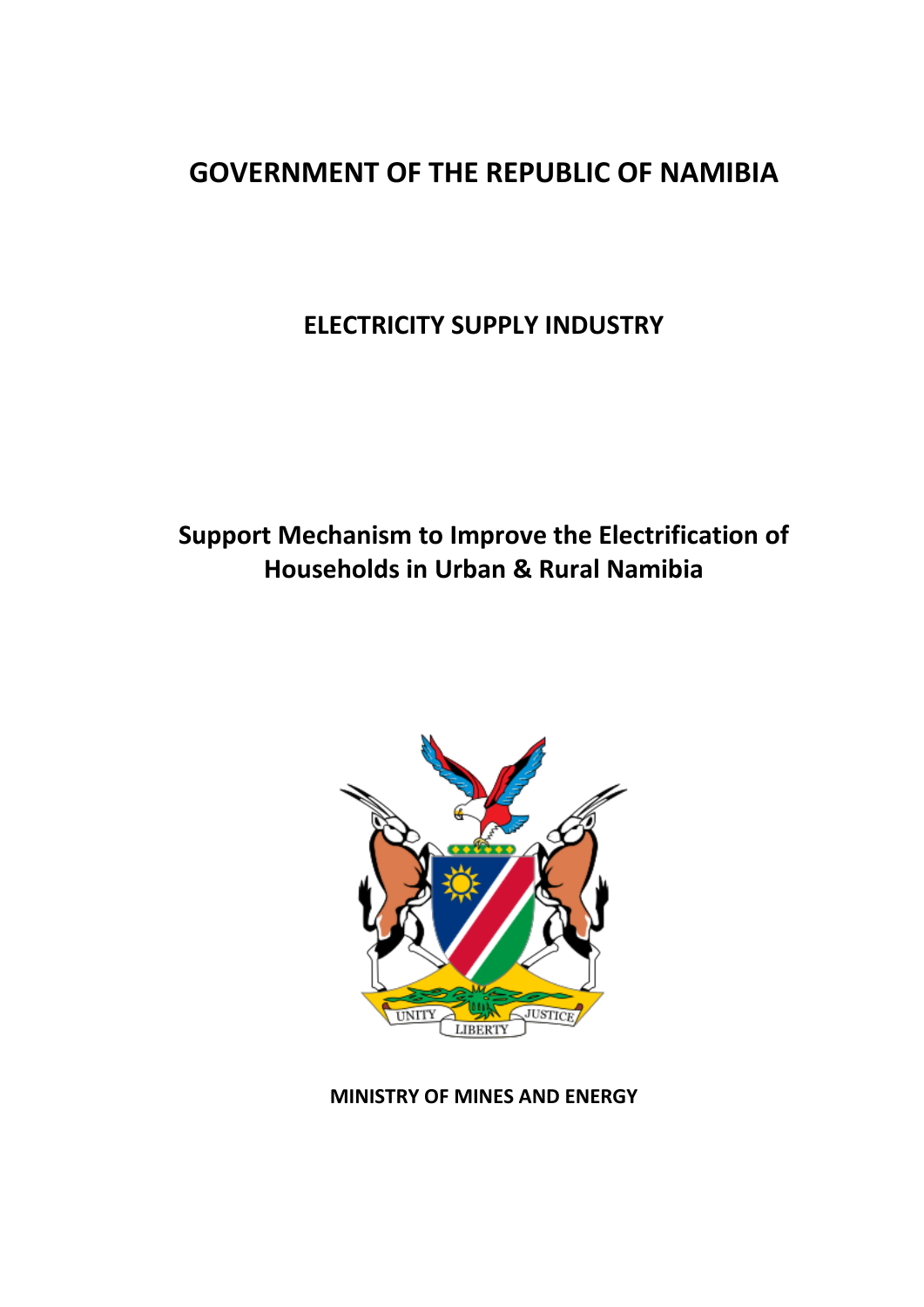## **Developed by the Electricity Control Board for the Ministry of Mines and Energy in consultation with Electricity Supply Industry Stakeholders**

**March 2016**

Ministry of Mines and Energy Private Bag 13297 **Hon.** Obeth Kandjoze (MP) Windhoek Minister Namibia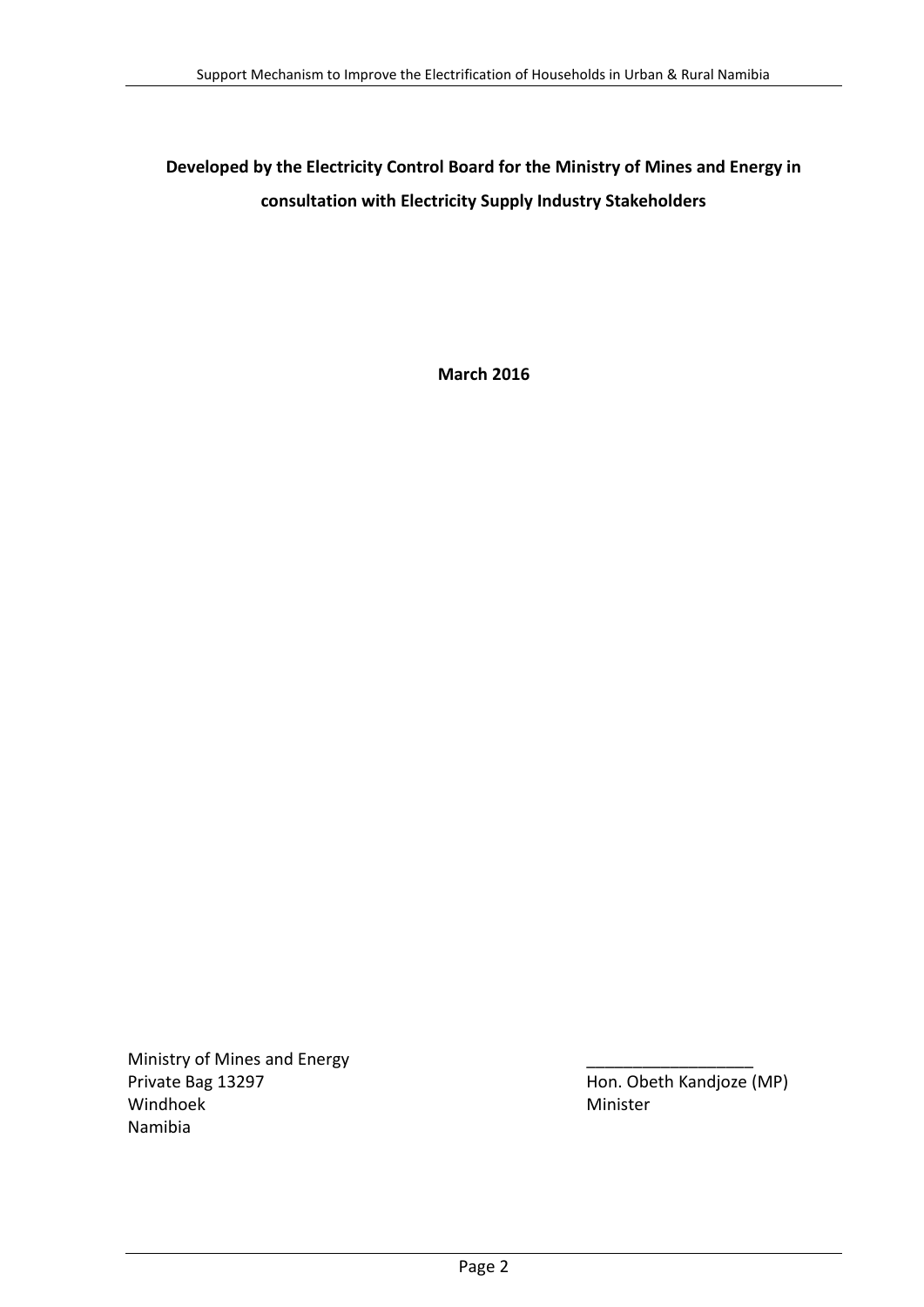## <span id="page-2-0"></span>**EXECUTIVE SUMMARY**

This document describes a support mechanism to create the framework conditions for a national household electrification programme in peri-urban and rural areas in Namibia.

The support mechanism is to specifically enhance the scope and scale of household electrification efforts in Namibia. It is primarily necessitated by

- the continuing low level of household electrification in the country;
- the absence of a national framework for household electrification that guides Government and licensees; and
- the inability of licensees to obtain the necessary funding to make substantive inroads in the electrification of households in their area of responsibility.

It is generally accepted that the creation of access to electrical energy services generates economic value, for individual beneficiaries, the wider community and the country as a whole. As such, household electrification is a central pillar of national development efforts, and a primary tool to address and alleviate poverty and contribute to individual development aspirations, both in urban as well as the rural areas of the country.

The household electrification support mechanism described in this document has three components, namely:

#### **A National Household Electrification Policy,**

which is to define the objectives, approach and targets of the household electrification approach to be undertaken. It is to ensure that existing and future peri-urban households are rapidly connected to electricity distribution infrastructure, and that the approach to electrification of peri-urban and rural locations and household end-users is harmonised.

#### **A Household Electrification Funding Portfolio,**

which is to create a common access point and funding platform for utilities embarking on additional household electrification projects. It is to reduce the transaction cost of individual utilities when applying for funding by streamlining the funding and regulatory approach, thus broadening the opportunities of (especially the smaller) distribution entities.

#### **A Household Electrification Master Plan,**

which is to create a single national integrated household electrification plan for Namibia, comprising both rural and peri-urban areas, and thus systematically integrate the approach in which rural and peri-urban areas are electrified. It is to ensure that national electrification efforts maximise the impact of public and licensee' expenditure, while minimising potential ambiguities in regard to responsibilities for the country's ongoing electrification.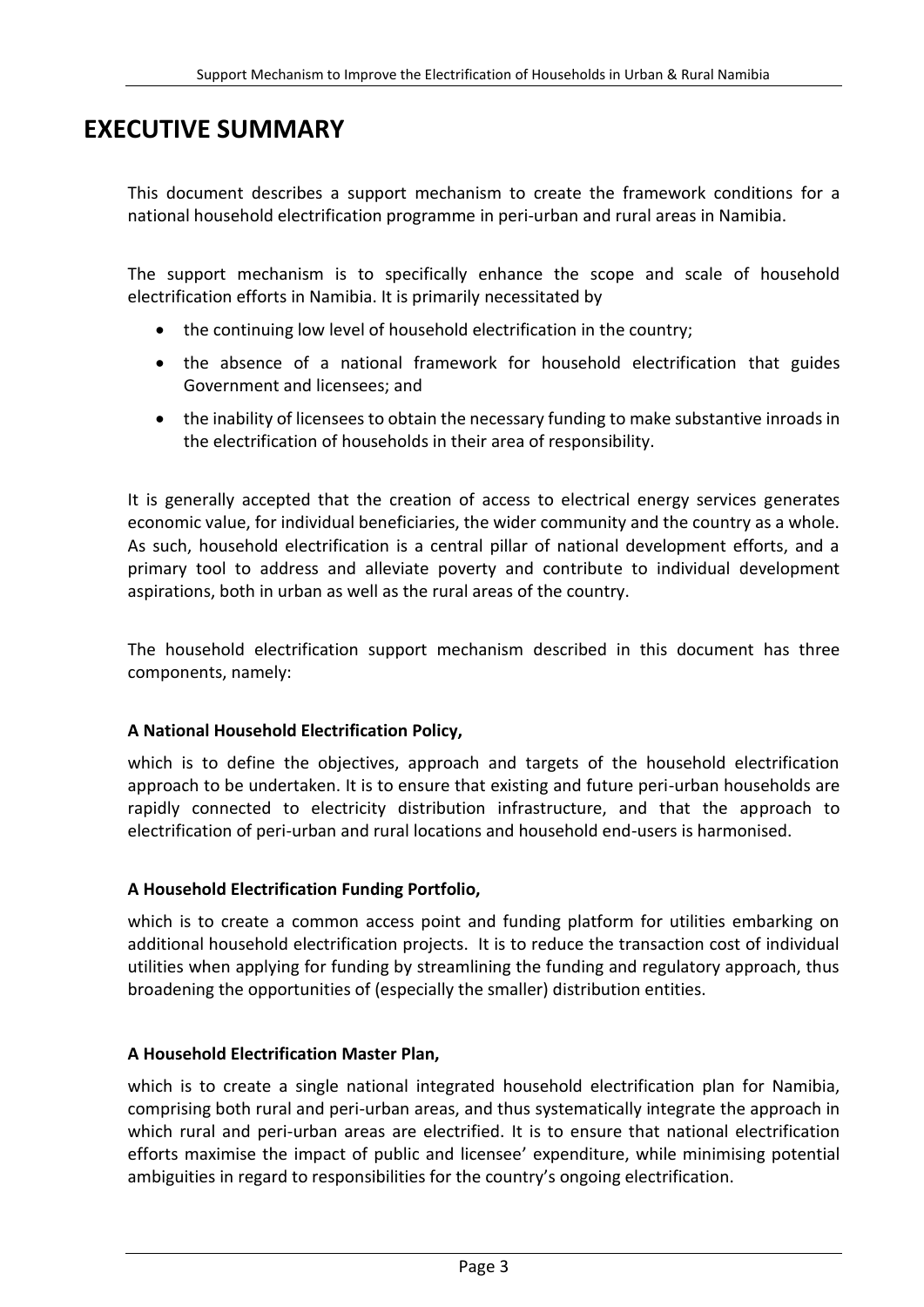A key underlying assumption is that electrification of households is ultimately an initiative of Government, in the interest of providing basic services to improve living conditions and foster economic growth. As such, it is expected that the suite of support mechanisms introduced here will also be an initiative of Government, and will be executed under its guidance and control.

A tentative implementation timeline for the development of the requirements to establish the household electrification support mechanism assumes that Cabinet approves the mechanism by May 2016. The timeline envisages the development of the National Household Electrification Policy, which could be finalised by June 2017. Tendering of the Household Electrification Master Plan and Household Electrification Funding Portfolio development is envisaged to take place in the latter part of 2016, and their development is expected to take approximately one year. Allowing for the preparation of licensees during the first part of 2018, the target date for the commencement of the Master Plan's implementation is envisaged to be in May 2019.

An indicative development budget for the support mechanism amounting to N\$ 11.5 million is provided, and should allow for the initiation of the key activities required to establish the National Household Electrification Policy, develop the Household Electrification Funding Portfolio as well as the Household Electrification Master Plan. Actual costs may differ from those included in the indicative budget, as the ultimate scope of work and consultant requirements will influence the final budget.

A comprehensive implementation of the postulated household electrification programme will necessitate capital investments of some N\$ 3.4 billion over ten years, covering only the cost of additional distribution networks and household connections. It would add up to 160 000 households to the grid over ten years, compared to the 220 000 households who are currently served by the country's electricity distribution industry. Adding so many consumers to the network will have a significant impact on the country's transmission system, as well as on national generation capacities, neither of which is included in the budget presented in the present study.

Land planning and the adequate development of land is identified as a pre-requisite for cost effective electrification, and has become a major national issue as a result of backlogs that have built up in many local authority areas. If not addressed at national level, the lack of land may significantly reduce the pace of electrification, and may also introduce higher costs plus the risk of future additional costs when land planning finally catches up with electrification efforts.

The capacity of non-RED licensees to implement a household electrification programme and access the required funding remains a matter of concern. Here, additional assistance may have to be made available to some of these licensees to ensure implementation.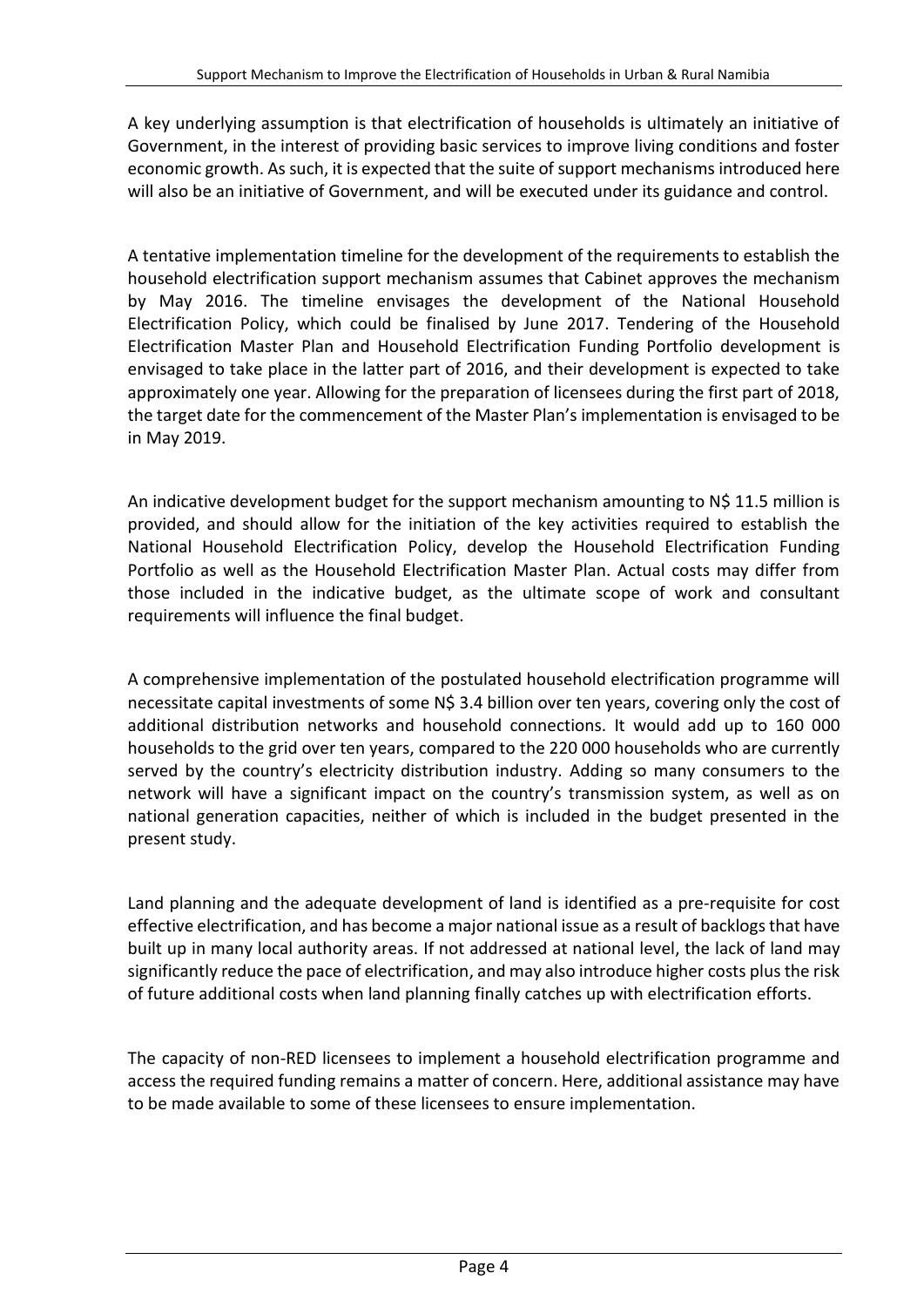# **TABLE OF CONTENTS**

| 1            |                                        |                                                            |  |
|--------------|----------------------------------------|------------------------------------------------------------|--|
| $\mathbf{2}$ |                                        |                                                            |  |
|              | 2.1<br>2.2                             |                                                            |  |
|              | 2.3                                    |                                                            |  |
| 3            |                                        | THE PROPOSED HOUSEHOLD ELECTRIFICATION SUPPORT MECHANISM11 |  |
|              | 3.1<br>3.2<br>3.3                      |                                                            |  |
| 4            | 3.4                                    | IMPLEMENTATION CONSIDERATIONS AND IMPLEMENTATION PLAN 23   |  |
|              | 4.1<br>4.2<br>4.3<br>4.4<br>4.5<br>4.6 |                                                            |  |
| 5.           |                                        |                                                            |  |

# **Figures**

| Figure 1: Main components of the household electrification support mechanism 11 |  |
|---------------------------------------------------------------------------------|--|
|                                                                                 |  |

# **Tables**

|--|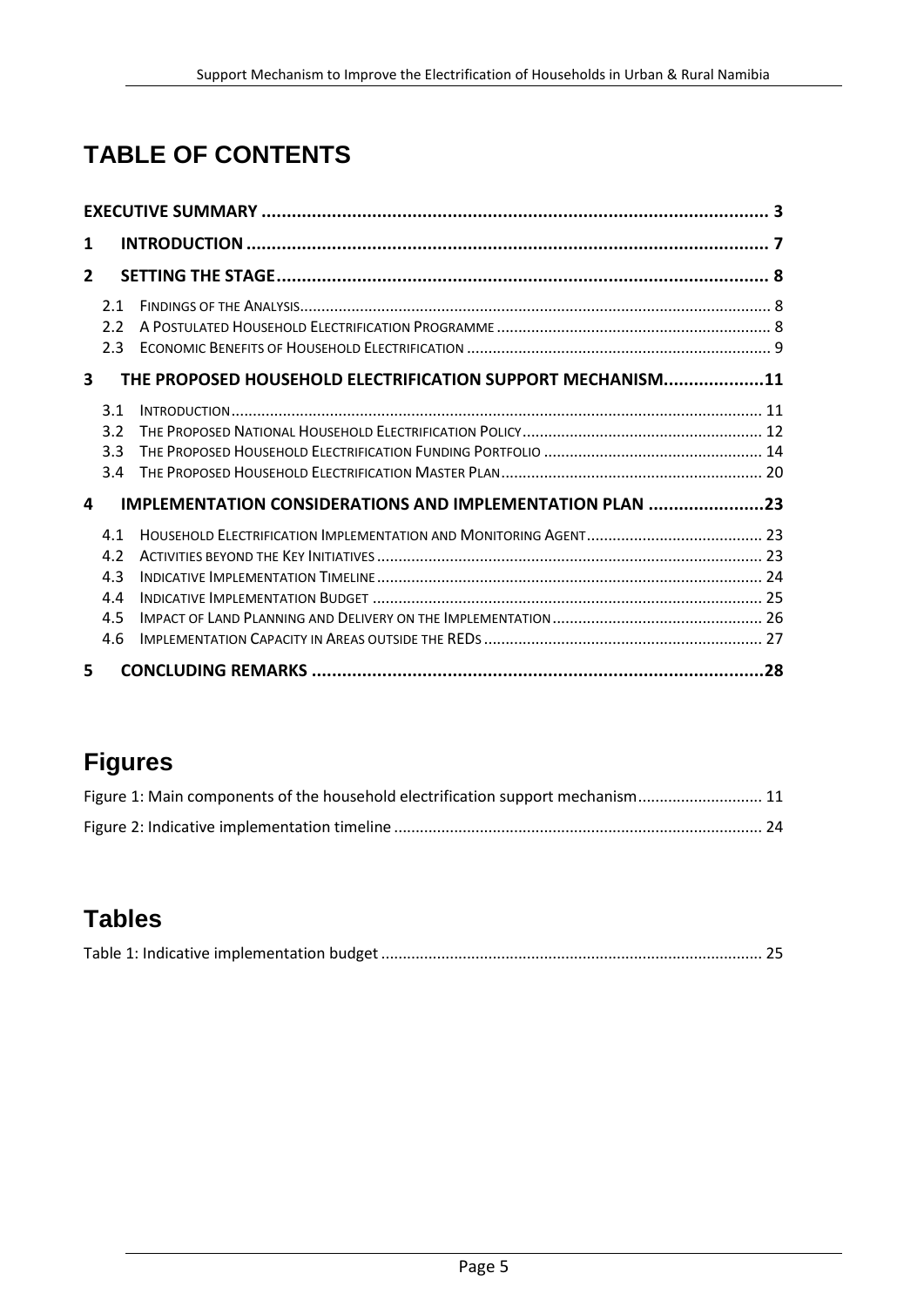## **ACRONYMS AND ABBREVIATIONS**

| <b>ECB</b>   | <b>Electricity Control Board of Namibia</b>                   |
|--------------|---------------------------------------------------------------|
| EDI          | <b>Electricity Distribution Industry</b>                      |
| ESI          | <b>Electricity Supply Industry</b>                            |
| Government   | Government of the Republic of Namibia                         |
| MME          | Ministry of Mines and Energy                                  |
| <b>RED</b>   | <b>Regional Electricity Distribution Company</b>              |
| <b>REDMP</b> | Rural electricity distribution master plan for Namibia (2010) |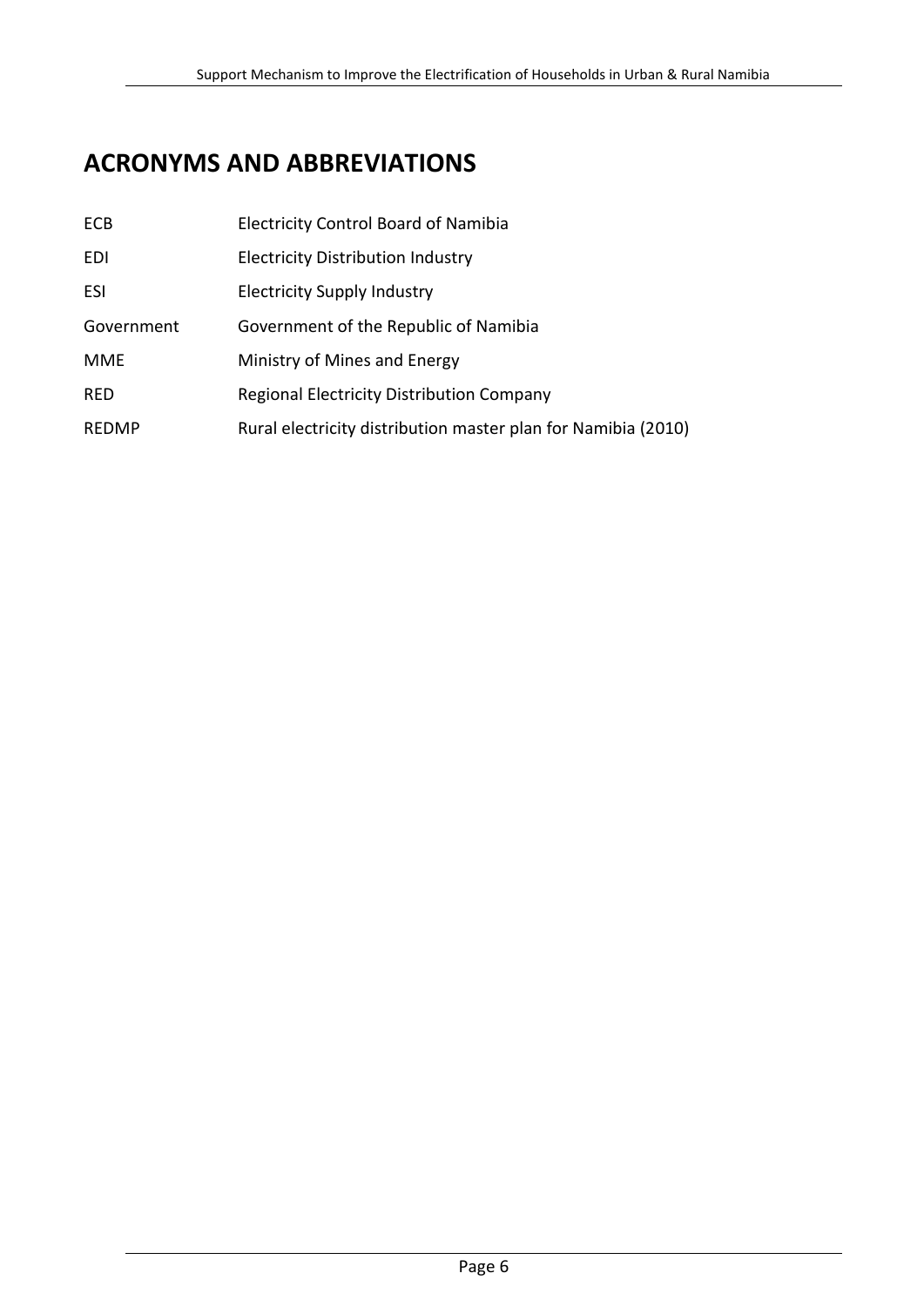## <span id="page-6-0"></span>**1 Introduction**

This document introduces a support mechanism for improving electrification of households in peri-urban and rural areas in Namibia.

The present document is based on a study undertaken on behalf of the Electricity Control Board of Namibia (ECB) during 2014 and 2015 which investigated the following:

- international trends in dealing with and supporting household electrification;
- a high level assessment of household electrification needs in Namibia;
- a determination of barriers and constraints affecting electrification in Namibia;
- development and assessment of a long list of potential support options, resulting in a set of three recommended options which form the proposed support mechanism;
- an assessment of likely impacts of the postulated electrification programme and mechanism; and
- the development of an implementation plan for the support mechanism.

The full results of the study are contained in two reports which are available from the ECB.

The remainder of this document covers the following topics:

- Sectio[n 2](#page-7-0) sets the stage for the support mechanism by providing a summary of the main findings and recommendations contained in the study reports;
- Section [3](#page-10-0) introduces the proposed household electrification support mechanism;
- Section [4](#page-22-0) summarises the main considerations of importance for the development of the household electrification support mechanism; while
- Section [5](#page-27-0) concludes this document.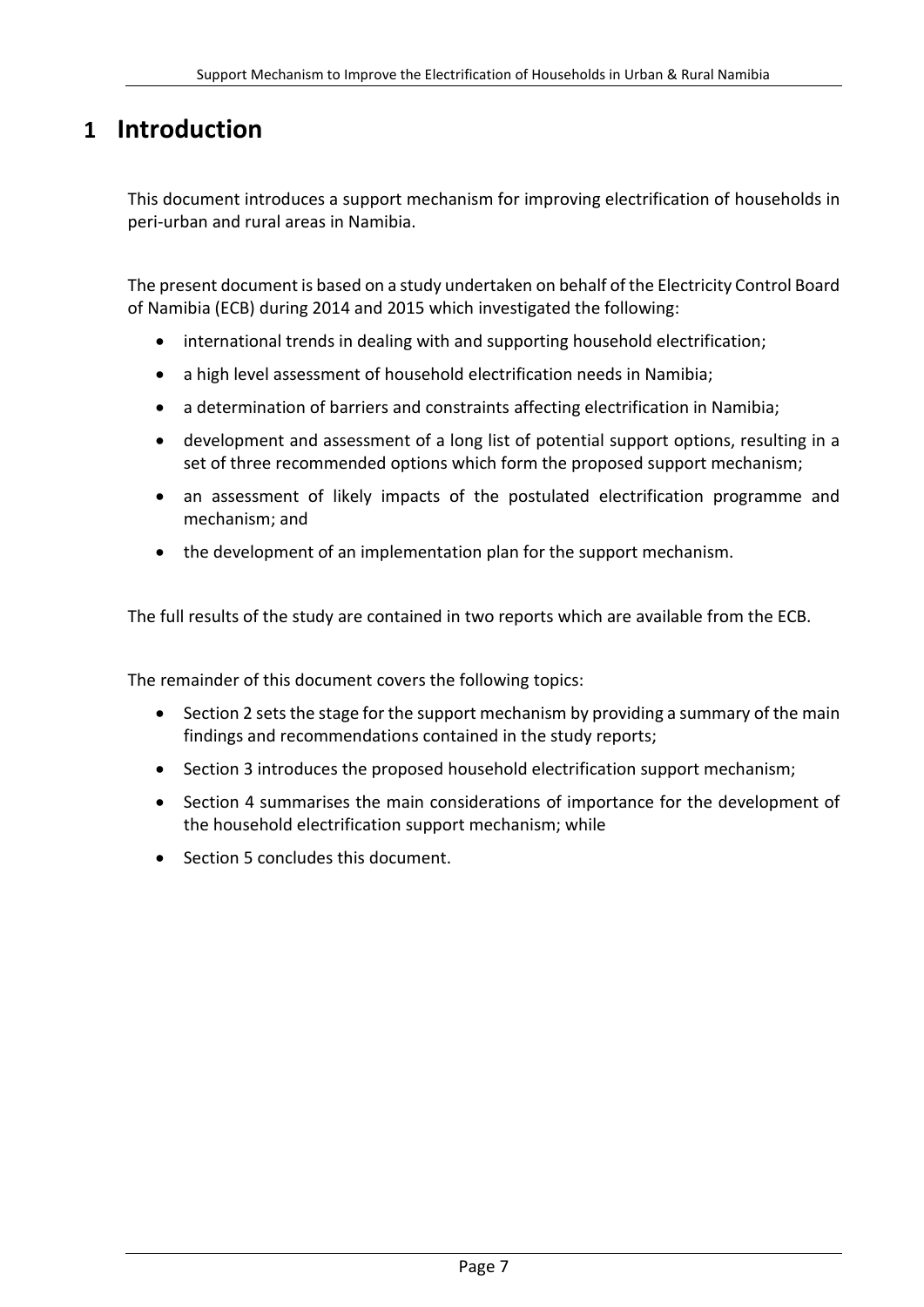## <span id="page-7-0"></span>**2 Setting the Stage**

## <span id="page-7-1"></span>**2.1 Findings of the Analysis**

The analysis that underpinned the development of the electrification support mechanism found that:

- Namibia continues to have low rural electrification rates, and has numerous unelectrified areas in peri-urban and informal settlements close to well-established urban centres. This emphasises that a greater focus must be placed on the systematic electrification of such areas if national development efforts are to reach those that have not yet been effectively coupled into the country's economy.
- from interactions with Namibian Electricity Distribution Industry (EDI) stakeholders it is clear that access to affordable sources of funding is by far the most critical issue that is holding back peri-urban and utility-based electrification, both in rural Namibia as well as in peri-urban and informal areas in and around urban centres. On the other hand, technical capacity to deal with service provision is either available in-house or can be procured from the private sector. In many areas however, a backlog of town planning delays electrification efforts, but this is more the result of a lack of funding than a lack of capacity.
- electrification of low income households is not financially attractive to licensees in the short to medium term due to high capital costs and low initial consumption by beneficiary households. Most licensees are not able to secure sufficient funding to electrify households at a pace that would significantly increase electrification levels;
- in 2014 there were more than 74 000 households in peri-urban areas without access to electricity, of which only 23% are located in areas which have benefitted from town planning. This number is projected to grow by an estimated 5 500 households per year due to migration and population growth.

The findings lead to the conclusion that the electrification of households cannot be left to distribution licensees without providing additional substantive support in the form of a policy, planning and funding framework that specifically focuses on the electrification of households in Namibia.

## <span id="page-7-2"></span>**2.2 A Postulated Household Electrification Programme**

For the purposes of the study an electrification programme was postulated which would see the connection of all existing peri-urban households to the national grid within ten years, while keeping up with the connection requirements of newly established households in peri-urban areas, and also keeping up with connecting households in rural localities under the Government's rural electrification programme. The study makes no judgement whether such a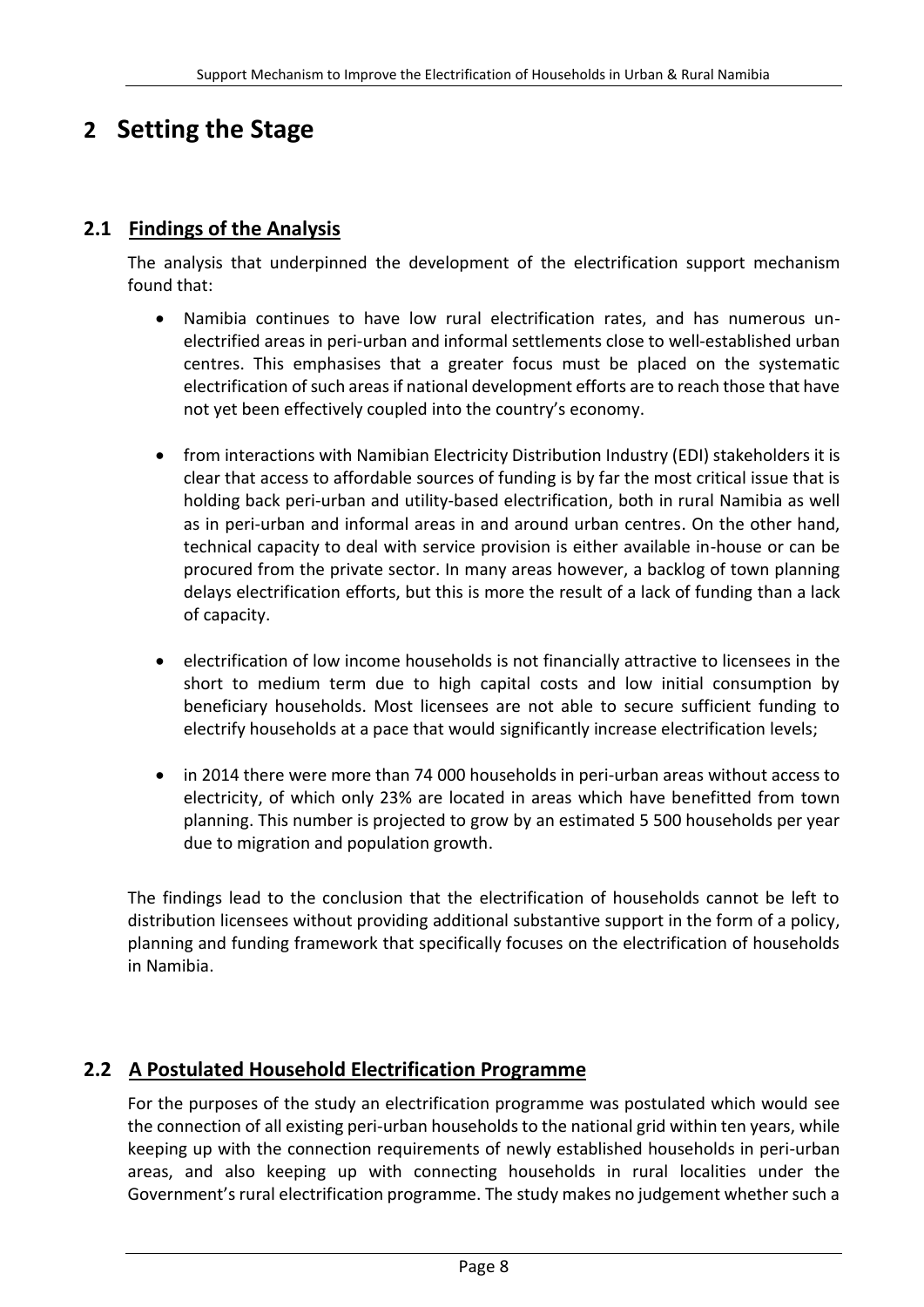programme would be desirable, fundable or implementable, but instead informs the reader as to the impacts that may be brought about by such a programme.

The postulated household electrification programme would have a profound impact on distribution licensees in Namibia. The high-electrification scenario would add some 160 000 households to the grid over ten years, compared to the existing number of households of some 220 000. For the full programme to be undertaken, a capital investment of some N\$ 3.4 billion is required over ten years. This only covers the cost of the networks and house connections. Adding so many consumers will also have a significant impact on the transmission system, as well as on national generation capacities, neither of which is included in the budget presented in the present study.

As a pre-requisite for the orderly electrification of additional households it will be necessary to make properly planned and surveyed land available. This implies the planning and survey of some 110 000 peri-urban erven over the next ten years, which is a most ambitious target considering the multitude of challenges already faced by local authorities in Namibia. A concerted effort on the part of Government will be needed to address the land issue, and ensure that it does not hamper electrification efforts. It is also noted that unresolved land issues and/or the non-availability of suitable urban land may impose a major constraint on the pace of future electrification efforts.

The postulated electrification programme would increase the national household electrification rate from some 43% in 2015 to some 70% in 2024. If the electrification drive only keeps up with peri-urban household growth and rural electrification, progress would be reduced substantially, resulting in a national rate of only some 57% in 2024. In either case however, rural access would improve from the present estimated 16% to some 29% in 2024.

## <span id="page-8-0"></span>**2.3 Economic Benefits of Household Electrification**

Providing access to electrical energy services is expected to generate economic value, for individual beneficiaries, the wider community and the country as a whole. The actual economic value generated per new connection depends critically on whether electricity is used to generate new economic value or is mostly or solely used for consumptive purposes, as well as on how much electricity is consumed per connection.

Whether new electrification infrastructure actually adds economic value is therefore difficult to ascertain, and depends on many non-tangible factors which cannot be quantified readily.

It is instructive to reflect *how* new connections would create the economic value. This question will not be conclusively answered, however, it is worthwhile to identify some key economic factors that would likely change when a previously un-electrified end-user is provided with access to electricity. Amongst others, the key economic value drivers associated with new electricity connections in a developing country such as Namibia are likely to include:

- **enhancing health benefits**, as a result of reducing the use of smoke-inducing thermal energy sources as well as better access to refrigerated food and clean water;
- **improving educational conditions** resulting in enhanced educational outcomes, as a result of using modern and clean sources of lighting and benefitting from the above health effects;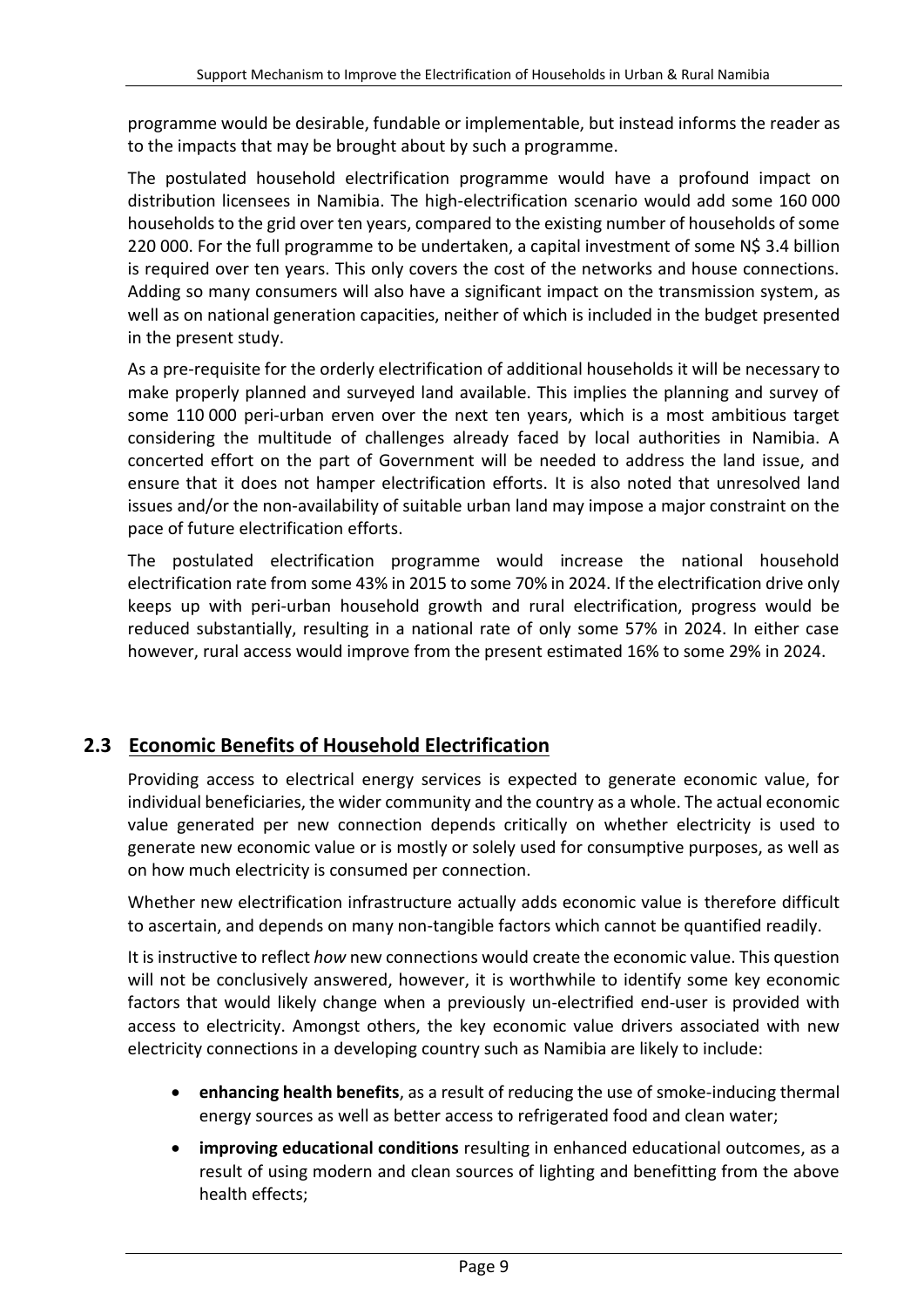- **increasing the productive and entrepreneurial potentials** of end-users;
- **reducing end-user expenditure for non-electrical energy sources**; and
- **improving the overall well-being and productive abilities of beneficiaries**, as a result of having access to a clean energy form that necessitates little personal effort while enhancing the immediate living environment, including through air conditioning, fans, space heating, access to modern media and other positive factors.

Economic value other than is identified above may also result from new connections. Additional interventions, such as a productive use of electricity program, may further increase the broader economic benefits that can be created by using electricity.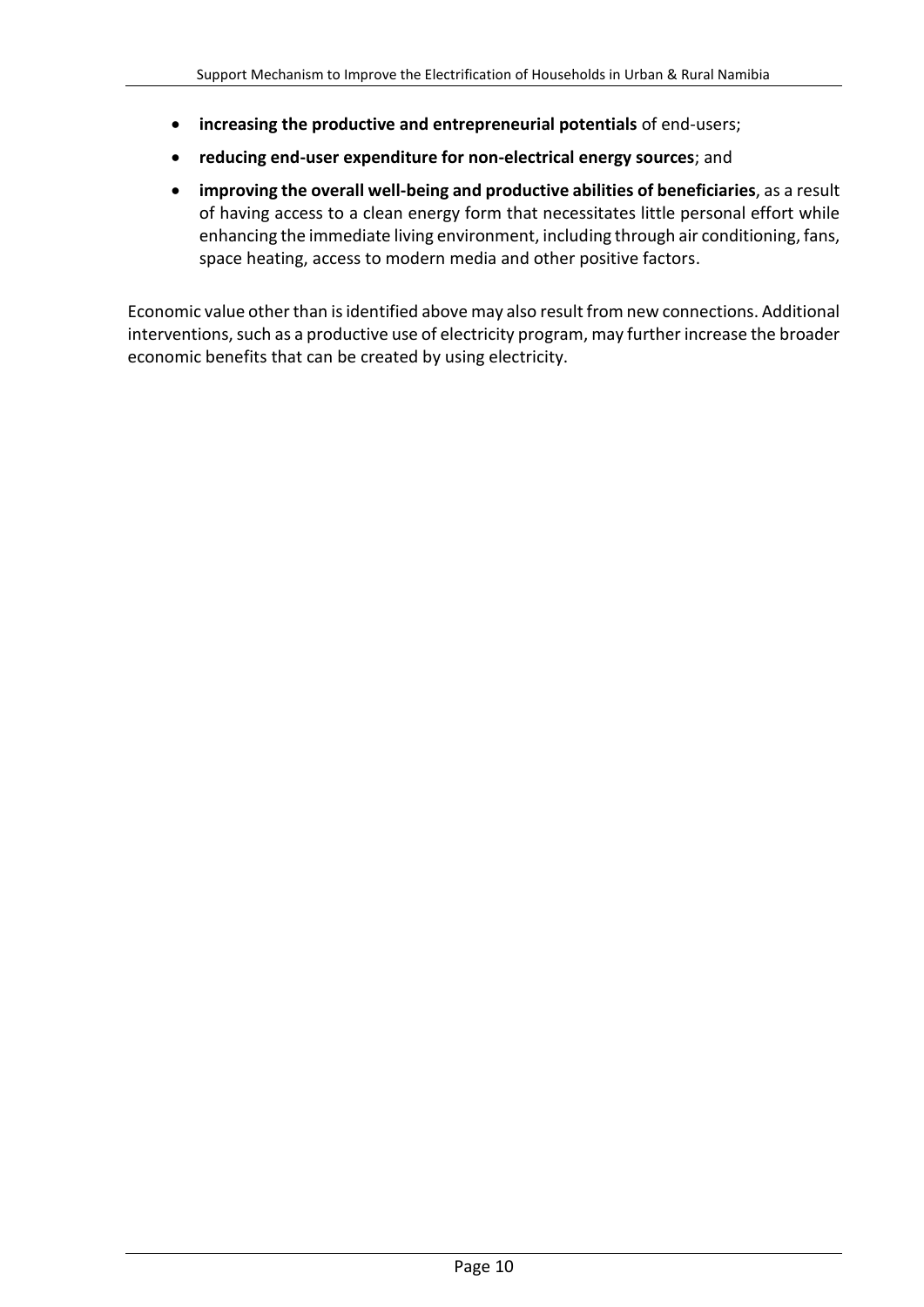## <span id="page-10-0"></span>**3 The Proposed Household Electrification Support Mechanism**

## <span id="page-10-1"></span>**3.1 Introduction**

Electrification of households is considered to be ultimately an initiative of Government, in the interest of providing basic services to improve living conditions and foster economic growth. As such, it is expected that the support mechanism introduced here will be a Government initiative, and is to be executed under its guidance and control.

The proposed support mechanism assumes that Government will drive its development and implementation. It is founded on the development of an electrification Policy (which will be an official Government policy), and the development of a funding portfolio (of which Government will be the custodian and most likely be a significant contributor), and is to be guided by a household electrification Master Plan that is to be developed and implemented in close consultation with the country's electricity distribution and supply industry players.

The relationship between the three key pillars of the proposed household electrification support mechanism is illustrated in [Figure 1.](#page-10-2) It shows that a household electrification Policy must be developed first, since it needs to guide the Master Plan as well as the funding portfolio, and is to provide a formal environment in which the second and third activities can be undertaken. The funding portfolio can be developed to some extent in parallel with the early phases of the Master Plan, however noting that the outcomes of the funding portfolio are a required input to the master planning process.



<span id="page-10-2"></span>**Figure 1: Main components of the household electrification support mechanism**

Based on these three legs, electricity distribution licensees are envisaged to deliver the actual electrification projects. They are to be rolled out and funded in accordance with the provisions of the Master Plan, taking into account the funding portfolio. Licensees will be comprehensively supported, through the provisions of a detailed implementation plan, founded on financial realism, and giving access to a funding portfolio which is designed to ensure the viability of the various industry actors. Non-RED distribution licensees may have to be supported to ensure that they can implement the household electrification projects as per the Master Plan.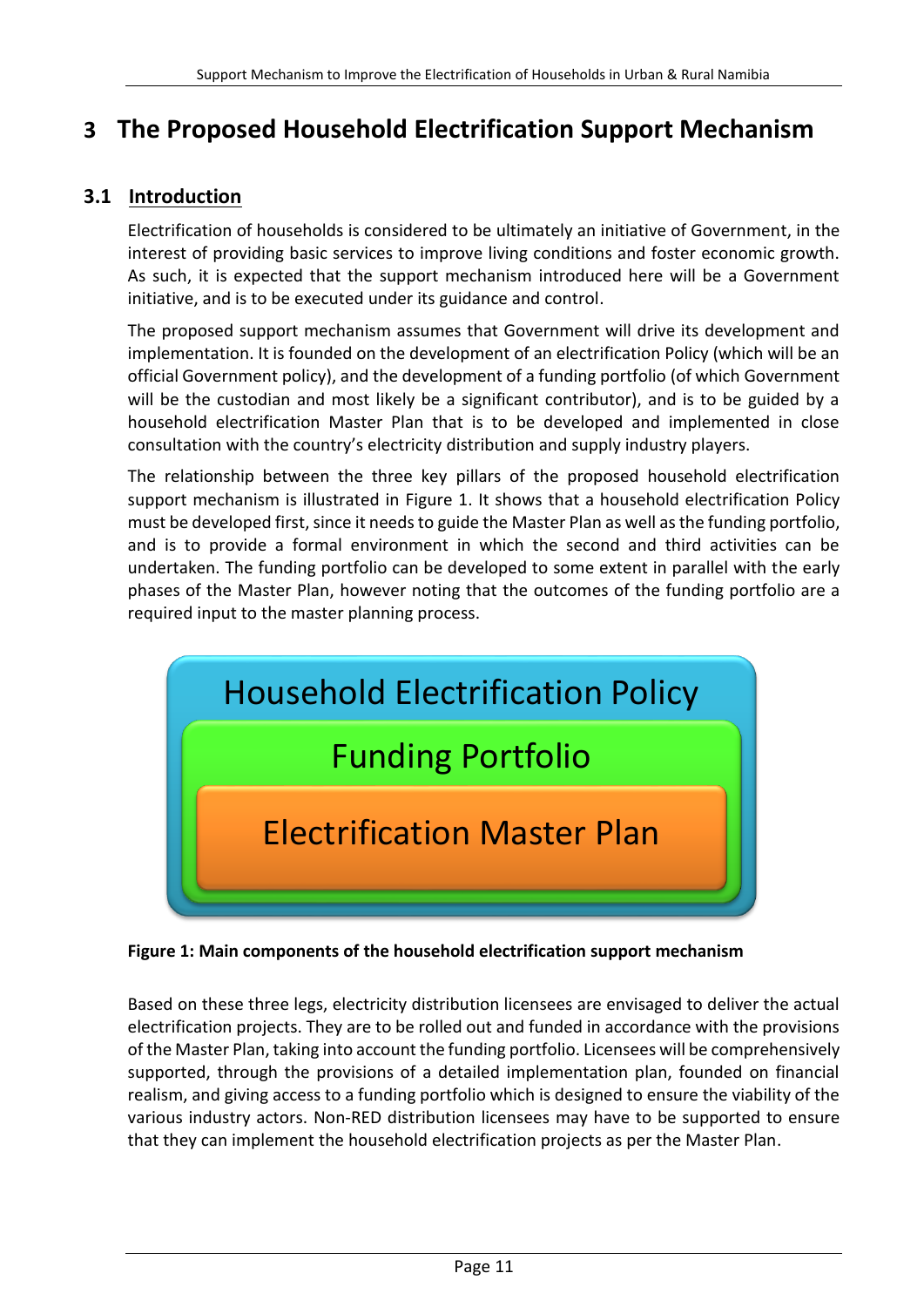### <span id="page-11-0"></span>**3.2 The Proposed National Household Electrification Policy**

This section provides some high-level pointers to aspects which are considered important when developing the proposed Household Electrification Policy.

#### **3.2.1 Purpose**

The purpose of the proposed National Household Electrification Policy is to

- 1. clarify Government's objectives in terms of access to electricity for households, relating these objectives to at least the issues of poverty alleviation, economic development and national planning targets including Vision 2030;
- 2. define the basic approach to household electrification, including the general basis for electrification targets (such as keeping up with population growth, eliminating existing backlogs over a given period of time);
- 3. define the basis for setting electrification targets for individual licensees;
- 4. elaborate the expected interaction between electrification efforts and the proposed support tariff mechanism and how these are to complement each other;
- 5. define the responsibilities of those stakeholders that will be responsible for planning electrification;
- 6. define responsibilities of various stakeholders for funding electrification, including a common approach to funding options and their co-ordination and the basis on which available funding is allocated to projects and/or licensees;
- 7. define responsibilities of various stakeholders for implementing electrification projects;
- 8. clarify whether and how electrification roles and responsibilities are to be anchored in electricity distribution license conditions of existing and future licensees;
- 9. define the basic principles underpinning household electrification, such as
	- a. when and on what basis consumers are charged connection charges (to be harmonised with the connection charge policy),
	- b. what the capacity of a standard electrification connection is,
	- c. how informal areas without town planning are to be dealt with,
	- d. how erven with multiple dwellings are to be dealt with,
	- e. other common aspects and factors that should be standardised between licensees; and
- 10. develop an official position on cross-subsidisation between customer groups, including an approach how such subsidies can be assessed, managed and administered as effectively and transparently as possible. This position should specifically deal with:
	- a. how transmission customers (including future "contestable/eligible" customer who may purchase directly from the trader) should contribute through tariffs;
	- b. how the impact of self-generation by consumers on licensees' sales and therefore potential cross-subsidy pools is best to be dealt with; and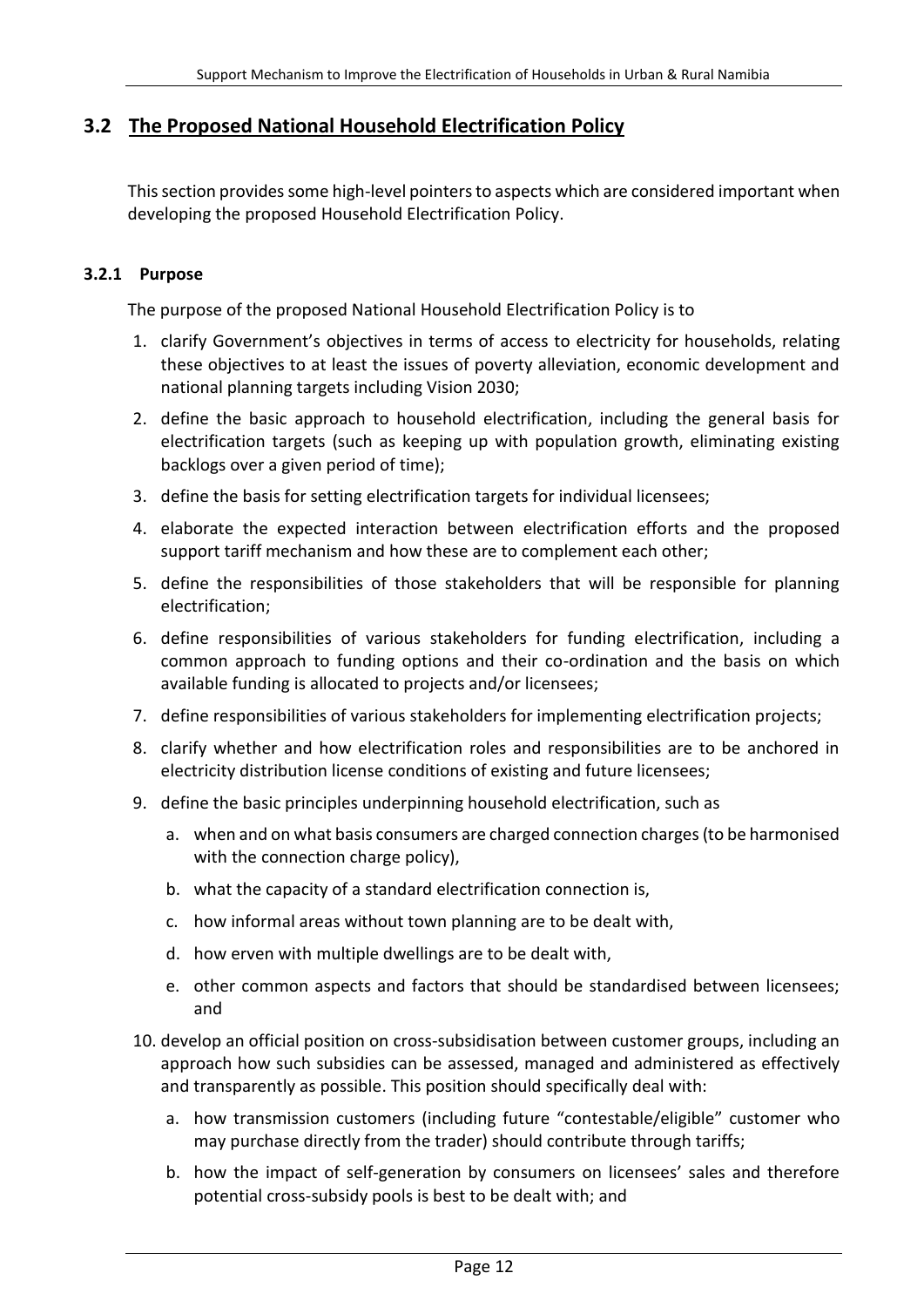c. whether and what limits may be placed on the cross-subsidisation funding burden of specific customers groups, including large commercial and industrial consumers, institutional consumers and high consuming households.

#### **3.2.2 Scope**

The to-be-developed National Household Electrification Policy should include

- 1. a description of the main contextual aspects relating to household electrification;
- 2. a vision statement that motivates why national household electrification is desirable and what the achievements could contribute to the country's development;
- 3. a high-level economic assessment supporting the rationale of household electrification being a national priority from a development and social upliftment perspective;
- 4. a statement of intent in regard to the electrification of households in Namibia, tying in the past National development Plans and Vision 2030, and spelling out key intentions in regard to household electrification;
- 5. a brief summary of the main issues that have an impact on and have challenged the systematic electrification of households in rural and peri-urban areas in Namibia;
- 6. the identification of responsible parties and their roles as drivers of the policy;
- 7. the description of the governance arrangements required to ensure that the policy has the necessary institutional anchoring within and amongst the various actors in the country's electricity sector;
- 8. the identification of responsibilities relating to the ongoing funding as is required under the policy, including but not limited to mechanisms of funding, the flow of funds, administration of funds, as well as the co-ordination of efforts to acquire, administer and regularly disburse funds;
- 9. the identification of responsibilities relating to the implementing of the policy as a whole, and specific electrification projects in the country, emphasising the important roles and responsibilities of institutions and actors that are already engaged in providing access to electricity;
- 10. the description of how local authorities and regional electricity distribution entities will interact, and the roles and responsibilities of other institutional actors as well as private sector participation, engagement and promotion, as well as associated responsibilities such as town and regional planning, standardisation of services, and related topics;
- 11. a description of the principles that will guide the connection of new households to new and existing electricity distribution infrastructure, including but not limited to the responsibilities of the main parties to ensure that access can and will remain affordable, that least-cost access options will be used, that innovation and competition will be fostered, and how connection charges, tariffs and potential support tariffs will be structured to ensure the sustainable and equitable electrification of households in the country.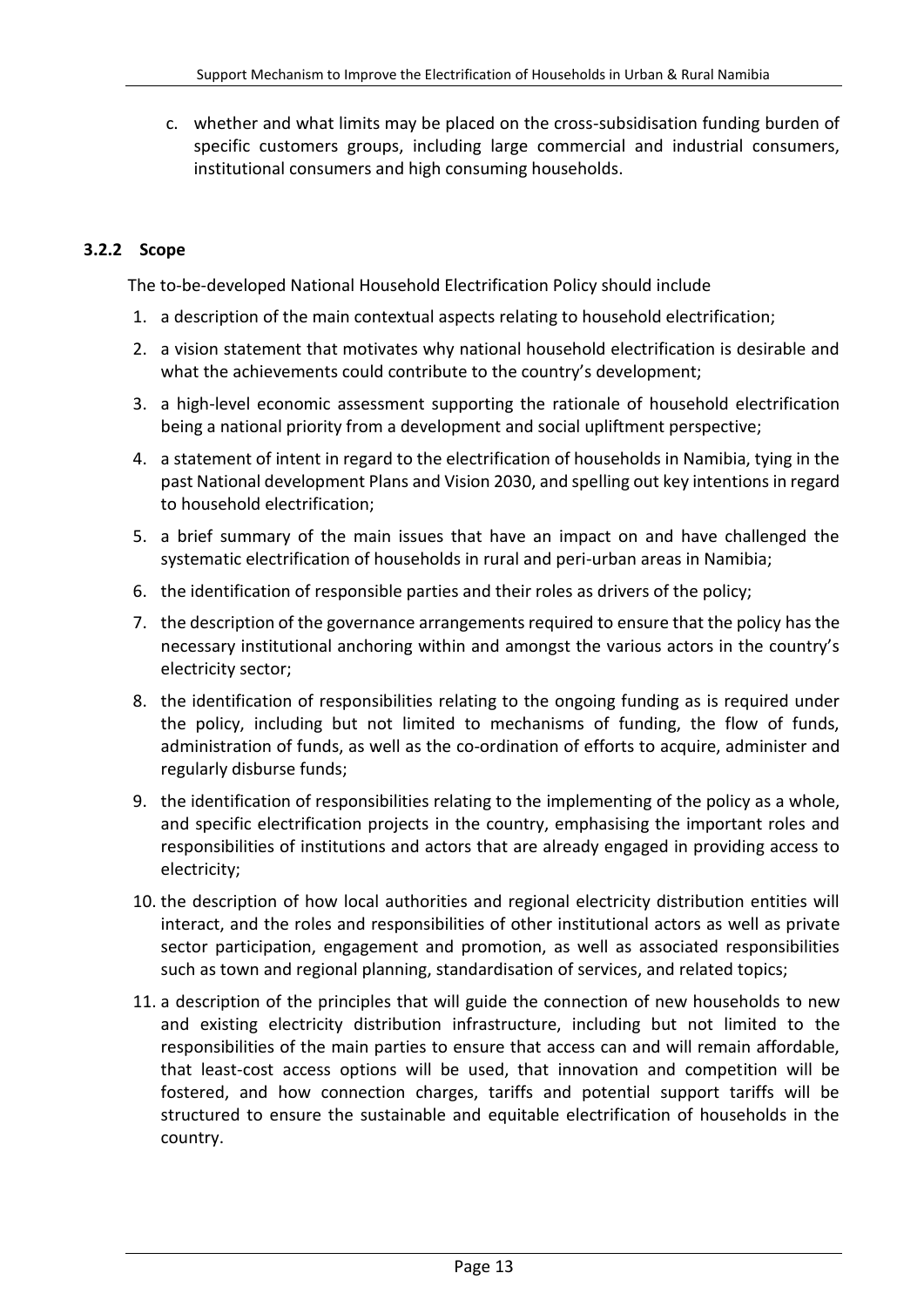#### **3.2.3 Main Issues to be addressed in the Policy**

The to-be-developed National Household Electrification Policy should make reference to the following main issues:

- 1. the backlog of household electrification in Namibia's current electricity distribution industry;
- 2. the lack of clarity in regard to the reason why national household electrification is economically and socially desirable for Namibia's ongoing development;
- 3. the importance and mechanisms to anchor such projects through regulatory provisions;
- 4. the governance arrangements to achieve the necessary institutional anchoring;
- 5. the importance of securing reliable funding sources and their transparent administration, including Government's commitment to funding both rural and peri-urban electrification in an equitable and economically efficient manner;
- 6. the roles of local authority, regional electricity distributor and other entities tasked to implement the policy;
- 7. the importance of properly embedding electrification efforts in the wider development efforts, be it at town planning level, regional planning, housing initiatives and national development planning initiatives; and
- 8. the importance of a transparent and equitable mechanisms to accelerate access to, affordability and availability of additional household electricity connections that are realised by using innovative least-cost technologies and service delivery practices.

## <span id="page-13-0"></span>**3.3 The Proposed Household Electrification Funding Portfolio**

This section provides an overview of the aspects relating to the development of the proposed electrification funding policy.

#### **3.3.1 Purpose**

The purpose of the proposed electrification funding portfolio is three-fold, i.e.

- 1. inform licensees about potential electrification funding options;
- 2. how such options can be accessed; and
- 3. the conditions of the respective funding options.

In addition, the portfolio is to include a description of the modalities of doing business with contemporary financiers as well as the ECB's tariff determination methodology and how the cost of servicing loans is to be recovered through electricity tariffs.

The portfolio should include a firm commitment by Government for the funding of rural and peri-urban household electrification. Such a commitment should be commensurate with the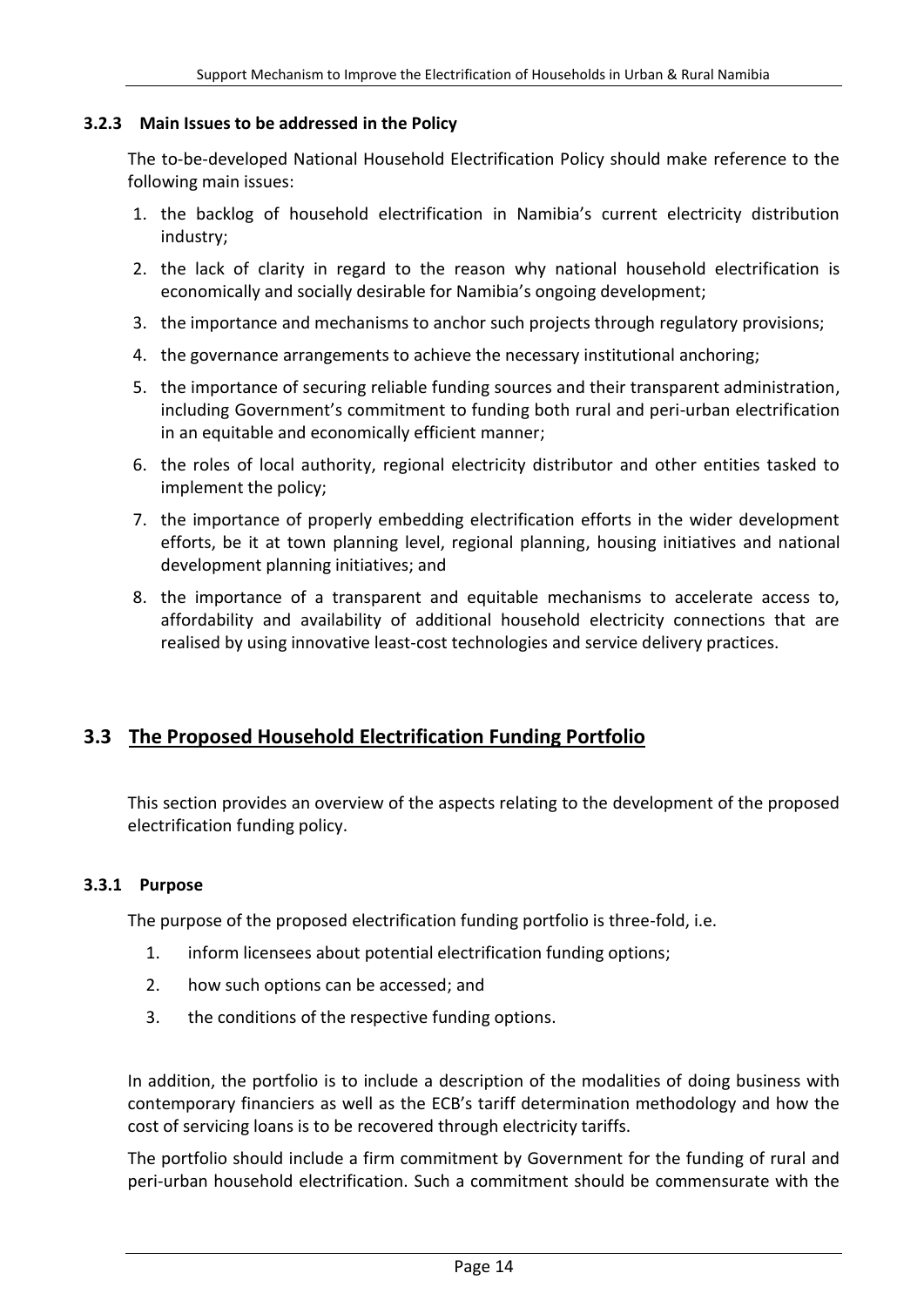fact that household electrification should primarily be a national priority which is largely not commercially viable for electricity distribution licensees. Government intervention should be guided by the principle that while accelerated household electrification is in the national interest this should not be done to the detriment of raising electricity prices unreasonably or compromising the viability of electricity licensees.

#### **3.3.2 Primary Options**

The to-be-developed Household Electrification Funding Portfolio is to include a discussion of the primary funding options, including the following:

#### **3.3.2.1 Annual dedicated capital budget allocations from Government**

Government funding derived from annual budget allocations is likely to remain one of the critical pillars of how households are going to be electrified in future. Such annual provisions are best secured by way of annual budget appropriations through the Ministry of Mines and Energy, similar to how the financial allocations for rural electrification are currently made.

The funding portfolio should clarify on what basis Government will undertake to budget for household electrification, how such budgets will be allocated to licensee areas and how recipient licensees are expected to account for funding received.

#### **3.3.2.2 Annual capital budget allocations from licensees**

In principle, each distribution licensee is to make available an annual budget allocation that specifically caters for the ongoing electrification of households. Such allocations ought to become a part of the annual tariff application program, whereby the ECB approves tariff levels per licensee based on regulatory requirements including regular electrification activities.

The funding portfolio should clarify expectations placed on licensees in this regard and give guidance on what proportion of available cash generated and loan potential available to the licensee should be allocated to household electrification under various circumstances.

#### **3.3.2.3 Tariff cross-subsidisation within individual licensees**

Each licensee has some leeway in introducing cross-subsidies between different electricity consumer groups. In this way, specific consumer groups can benefit from a surplus generated by other consumers within the same distribution area. While there is some limited scope for the introduction and use of cross-subsidisation within individual licensees, care must be taken that price signals are not unduly distorted and that the cost reflectivity of electricity tariffs can be maintained.

The funding portfolio should align with the household electrification policy principles regarding cross-subsidisation to provide guidance to licensees and place obligations on licensees (if appropriate) to assess existing cross-subsidies and determine acceptable levels of cross-subsidies which can then provide an envelope for tariff development by the licensee.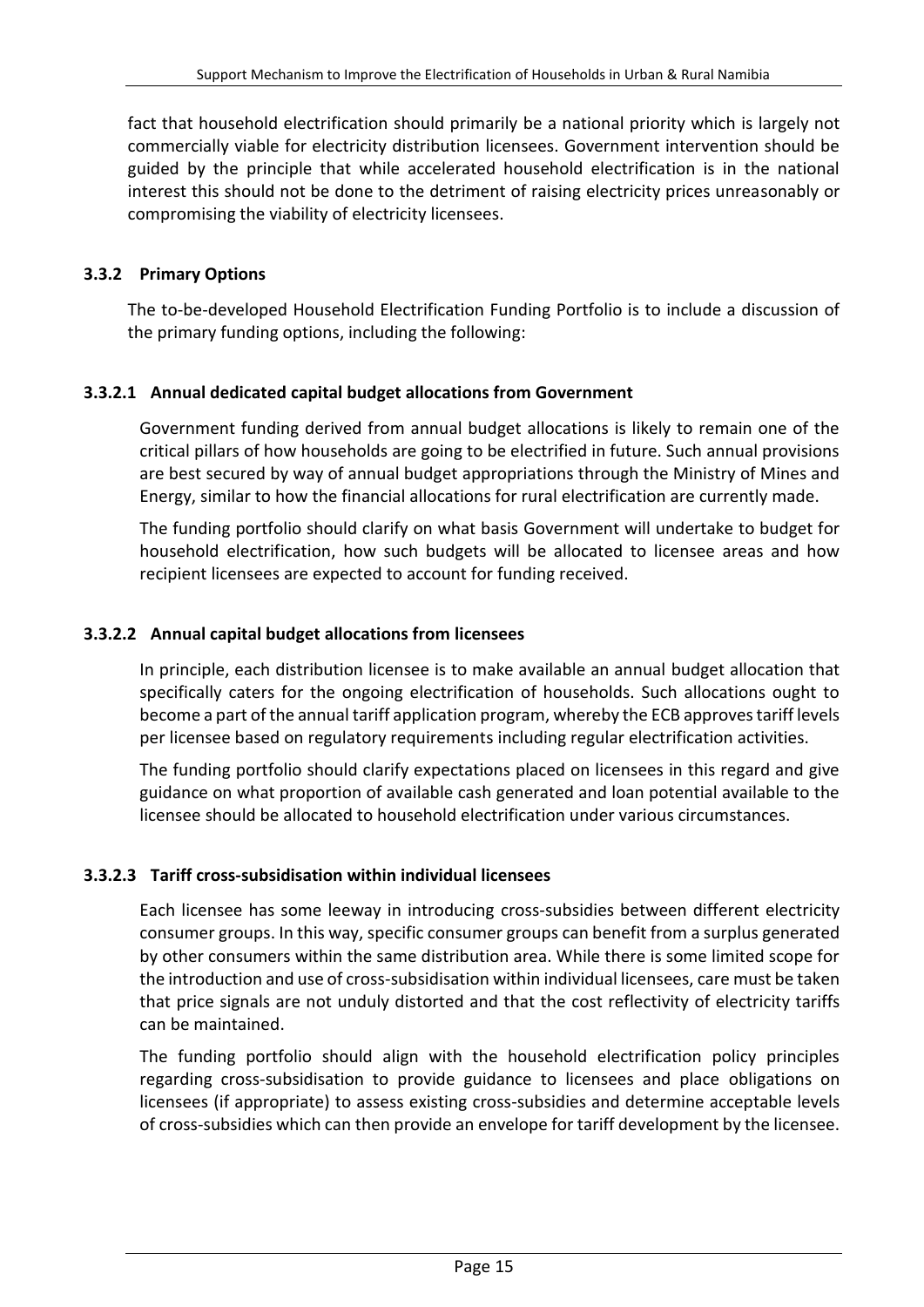#### **3.3.2.4 Grants from regional and/or international development funding organisations**

A variety of regional and international development funding entities exist where specific grant funding and/or concessional loans can be procured. These entities have a multitude of financial vehicles available which could potentially benefit the enhanced electrification of households in Namibia.

As a middle-income country, Namibia no longer benefits from the generous grant allocations that were available shortly after Independence. Today, many of the contemporary grantfunding entities attach stringent conditions to grant funds, including those pertaining to reducing greenhouse gas emissions, levelling the playing field between grid- and off-grid services and/or enhancing the resilience of communities to the effects of a changing climate. Contemporary Namibian utilities are not known for innovation or their efforts to climateproof the country, which implies that current utility business models will likely have to be updated before considerable grant funding can be accessed for additional household connections.

The funding portfolio is to liaise with potential development funding entities to understand their policies and requirements, informing Government, licensees and other local stakeholders on these requirements and providing guidance on how these requirements might be met by Namibia and Namibian licensees and household electrification projects.

The funding portfolio is also to identify Government intervention required to access development funding and clarify the willingness and commitment of Government to provide such intervention, including allocation of responsibility within Government to implement such interventions.

#### **3.3.2.5 Government supporting specific development activities**

It is the prerogative of Government to allocate funding to activities which support specific national or regional development activities. Examples include the Government's mass housing project, or specific financial contributions to NamPower of local authorities. In most cases, financial support by Government would either have to be allocated through appropriations made by the Ministry of Regional Local Government and Housing and Rural Development, and/or the Ministry of Mines and Energy. In this regard, two aspects are of particular importance to secure Government funding for household electrification:

- 1. provisions that ensure that developments similar to the mass housing project support local authorities or Regional Electricity Distributors to provide for electrification services as part and parcel of making available serviced land; and
- 2. ensuring that funding allocations are made over a number of years so as to enable the implementing entities to provide well-planned services rather than make ad hoc arrangements when funding is available.

The funding portfolio should seek to secure a commitment from Government to include electricity services and their pre-requisites such as town planning in the Government budget allocation for development projects that require electricity connections, such as housing projects.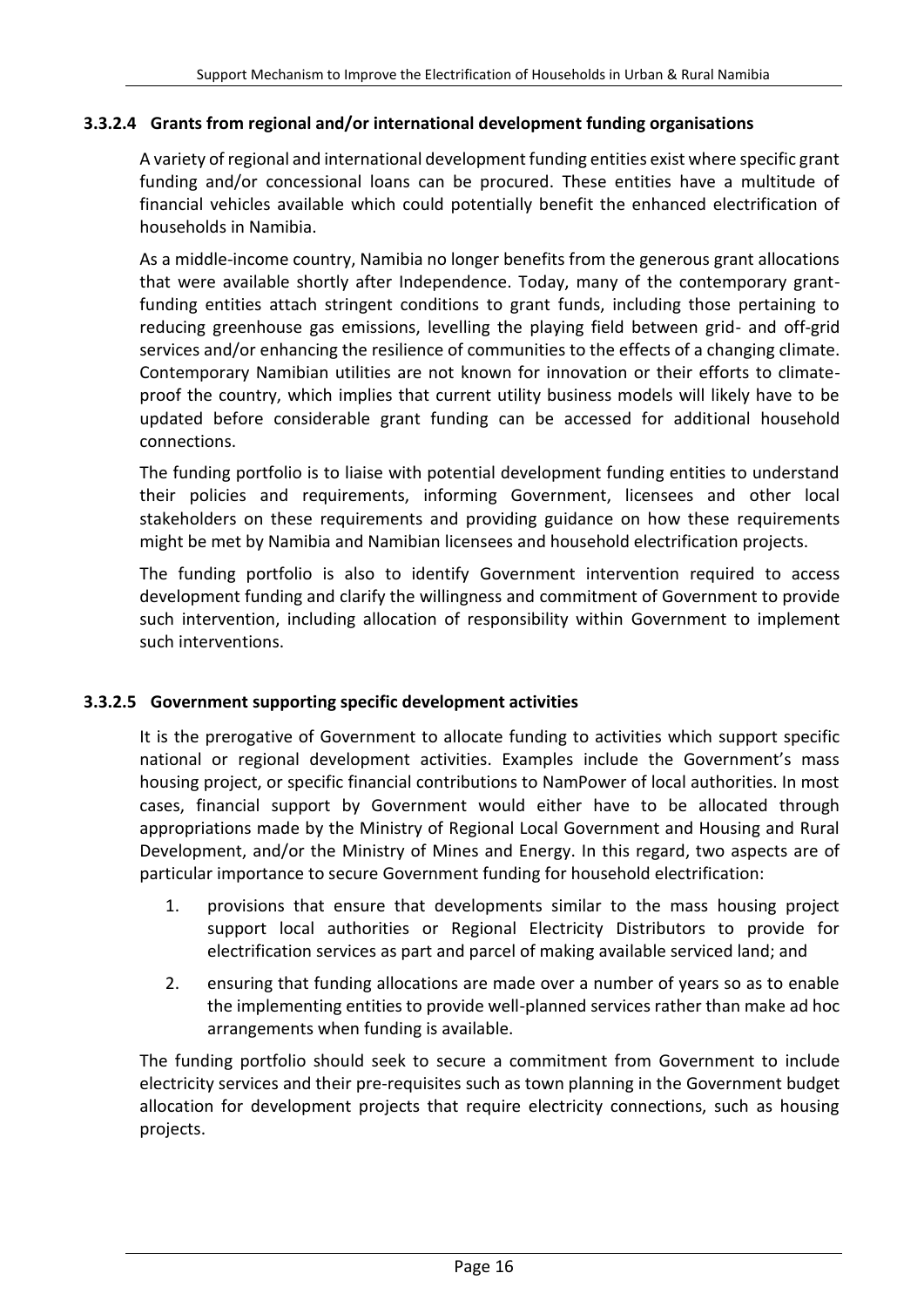#### **3.3.2.6 Government providing loans and loan guarantees to licensees**

As is already practiced through specific loans allocated by the NEF, Government could provide licensees with loans and/or loan guarantees. While the granting of Government loans to operating entities could be viewed as direct interference in the near-commercial operations of distribution entities, the reality is that Government would most likely have to intervene in any case if a distributing entity were to become bankrupt.

In practice however, a multitude of issues would have to be addressed before Government could provide loans to licensees. These include, amongst others, the modalities on which loans would be provided, the ranking of the merit of different loan applications, the securitisation of loans, and the repayment criteria.

On the other hand, a less invasive support mechanism could see Government granting loan guarantees to licensees. In this case, the funding modalities would still have to be cleared by Government, but the day-to-day dealings in regard to the drawing and repayment of such loans would be directly between the loan recipient and the provider of such loans.

Government loans and loan guarantees should be aimed at complementing the capacity of licensees to access commercial loans on the strength of their balance sheets and profitability, which is believed to be very limited currently. The level of loans and guarantees made available should take into account licensee capital funding needs outside of household electrification, ensuring that licensees are supported to access sufficient total funding for all their needs to ensure sustainability.

#### **3.3.2.7 Local commercial loans taken up for capital funding**

In principle, local commercial funding entities can provide loans for the further electrification of households, and this has been leveraged by some commercialised licensees. In practice however, the funding modalities of local commercial providers of such loan finance are often less geared towards the requirements of local authorities and/or Regional Electricity Distributors. In particular, local interest rates and the stringency of loan repayment conditions render many local loan facilities less attractive to finance low-yielding investments, such as those in additional household electrification.

The funding portfolio should engage local financial institutions to understand their loan requirements and conditions and make this information available to all electricity licensees. The funding portfolio should also strive to better inform financial institutions about the economics and regulation of electricity licensees with a view to possibly negotiate less stringent loan conditions for licensees meeting certain conditions. This facet may require periodic updating of both information from and to financial institutions to align with changes in the electricity industry.

In the event that the remaining REDs are not established in the short term then the funding portfolio should also engage financial institutions specifically on the issue of loans to local authorities and seek to enable electrification related loans to such authorities.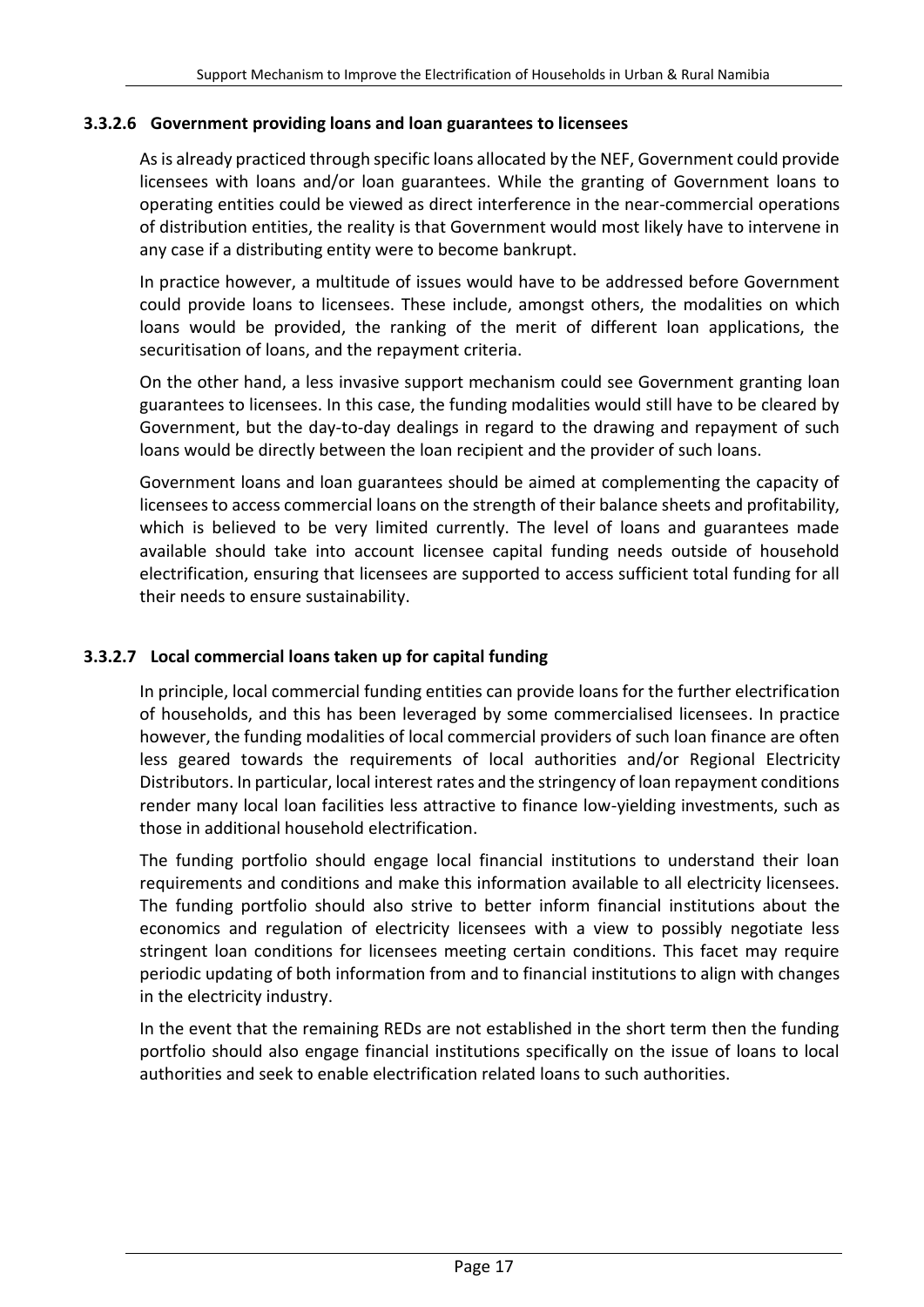#### **3.3.3 Secondary Options**

A number of secondary options exist that should be considered in more detail in the to-bedeveloped Household Electrification Funding Portfolio. This section provides a brief overview description of such secondary funding options, with the aim to broaden the scope of the funding portfolio.

#### **3.3.3.1 Capital funding (contributions) raised by way of a targeted electrification levy**

Capital funding requirements for additional household electrification may benefit from the establishment of a regular levy, similar to the ECB or NEF levies which are charged on electricity sales. Depending on the institutional set-up, this may have to be complemented by an electrification fund, including the requisite legal provisions, whereby a set percentage or fee would be charged on electricity sales.

In this context it is important that such levies, while being attractive funding vehicles, have a number of drawbacks, including their propensity to distort the price signals that tariffs have on end-users. As such, while a targeted electrification levy may seem advantageous, it will have to be ascertained whether additional levies on the existing electricity prices will be accepted by end-users and will not create a too significant distortion of the consumer price signal.

The funding portfolio should review the existing use of the NEF to provide loans and funding to licensees and seek to establish whether and how the NEF (both the fund as well as the NEF levy on electricity) can be more formally leveraged for electrification. Specific consideration should be given to the option of adjusting the NEF levy to specifically cater for electrification funding instead of defining a new additional levy for this purpose. The investigation by the funding portfolio developers should lead towards supporting a decision by Government regarding the use of the NEF for this purpose. Should such a decision be forthcoming and positive then the principles guiding the use of the NEF for household electrification purposes should be developed, including on what basis available funds will be allocated to licensees and/or projects.

#### **3.3.3.2 Raising capital funds by way of a local infrastructure development fund**

If additional regular household electrification is recognised as an important driver of Namibia's development, a capital fund which benefits local infrastructure developments may become relevant. Such a funding vehicle could be endowed through direct budget allocations from the Ministry of Finance and/or the National Planning Commission, and specifically make available funds for large long-term infrastructure projects as are regularly required in capitalintensive sectors such as energy and water.

While general infrastructure development funds are often useful to incentivise investments in national projects they also often suffer from a number of drawbacks. These include the competitive nature of the bidding process to obtain specific project funds, which may create unwanted competition between similarly important national priorities and projects. In addition, a dedicated infrastructure development fund may reduce the budget available to line ministries, which may undermine staff morale as it may lead to a reduction of projects undertaken by line ministries.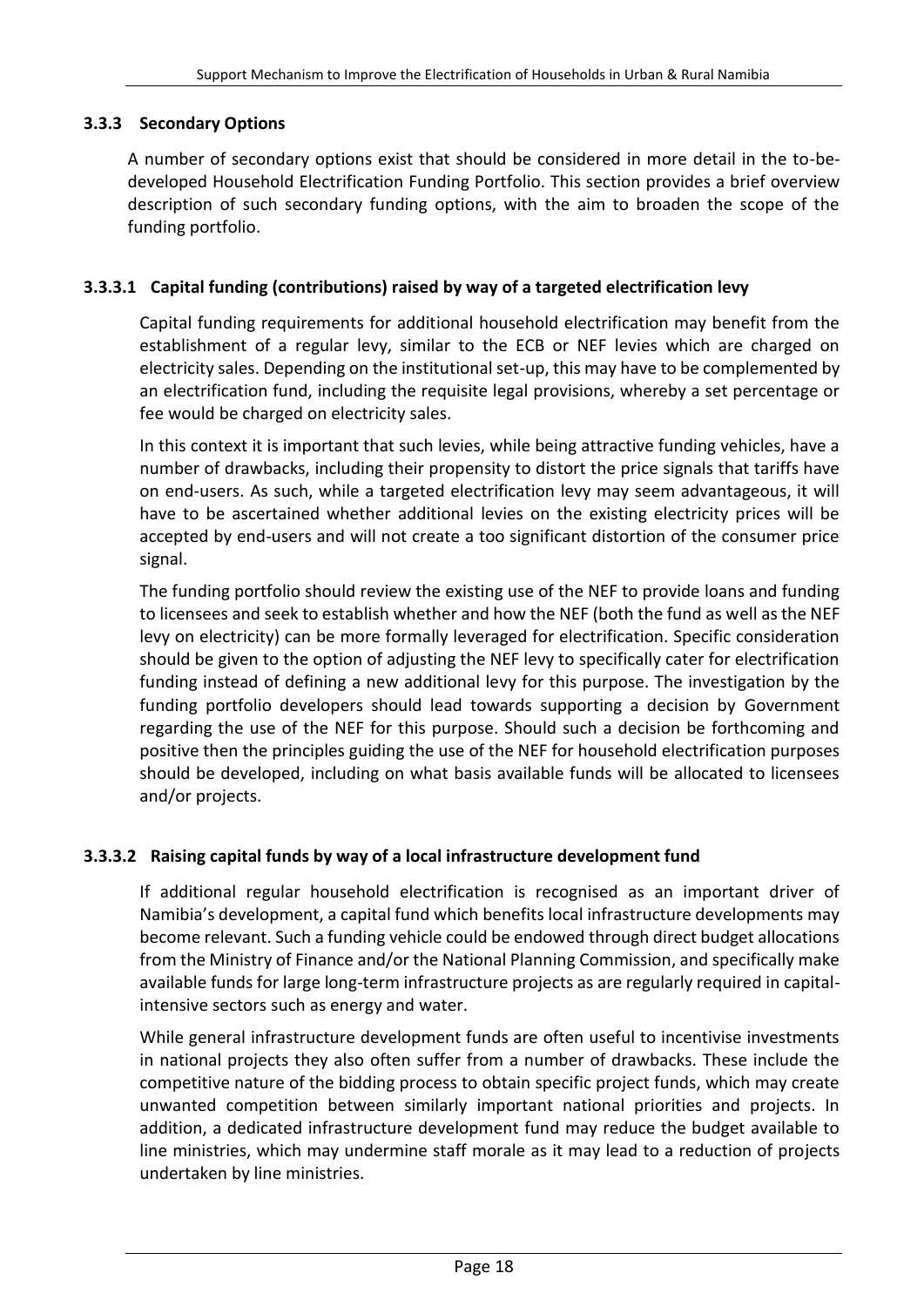Despite the above drawbacks and others, a local infrastructure development fund would have a number of advantages, including that it would likely necessitate a debate about national investment priorities between ministries, and would likely lead to a comparison of costs and benefits of public expenditure, which would likely strengthen national project outcomes. In light of these advantages it would be desirable to include such a capital funding vehicle in the to-be-developed Household Electrification Funding Portfolio, for further scrutiny and assessment of its potential funding modalities.

The funding portfolio should investigate the potential for such a development fund, specifically considering whether and how local institutional investors like pension funds and other vehicles could be brought in, offering them a solid local investment opportunity with predictable returns while raising capital funding for the licensees.

#### **3.3.4 International development and/or infrastructure development funding**

International development funding and/or infrastructure-specific funding would both likely offer avenues for additional access to capital funding for household electrification. In particular, development-related funding that provide soft loans towards capital costs are considered realistic.

However, as Namibia is a member of the southern African customs union and therefore limited in terms of the timing and volume of foreign currency movements, the Ministry of Finance is likely to have to sanction and support such dealings. Here it is important to note that the risk of exposure to foreign currency changes is one of the primary issues of concern when taking international loans, which implies that some hedging mechanisms may be required to shield the end-user from unexpected currency movements occurring during the term of the loan. Such hedging mechanisms can be both expensive and complex, and may limit the appetite of individual distributors.

However, loans from a national facility that benefits from international development funding and/or infrastructure-specific funding may be a better option for Namibia as it would allow the Government to negotiate the loan conditions and out in place the necessary hedging mechanisms while granting loans to entities wishing to invest in infrastructure-specific projects. In view of the above discussion, it is considered likely that the National Planning Commission is the most natural Government entity to create such a loan facility, and ensure that a proficient loan administrator is appointed for the day-to-day dealings with utilities and other interested parties.

The funding portfolio should liaise with relevant Government ministries and agencies to assess the potential for setting up such a local (Government managed) fund tapping into international development funding. The investigation should assess the benefits and risks associated with such a funding option and come up with a recommendation whether this option is to be further pursued. This recommendation should also be guided by the success in developing the rest of the funding portfolio and the resulting need for additional funding from a more complex and potentially risky source.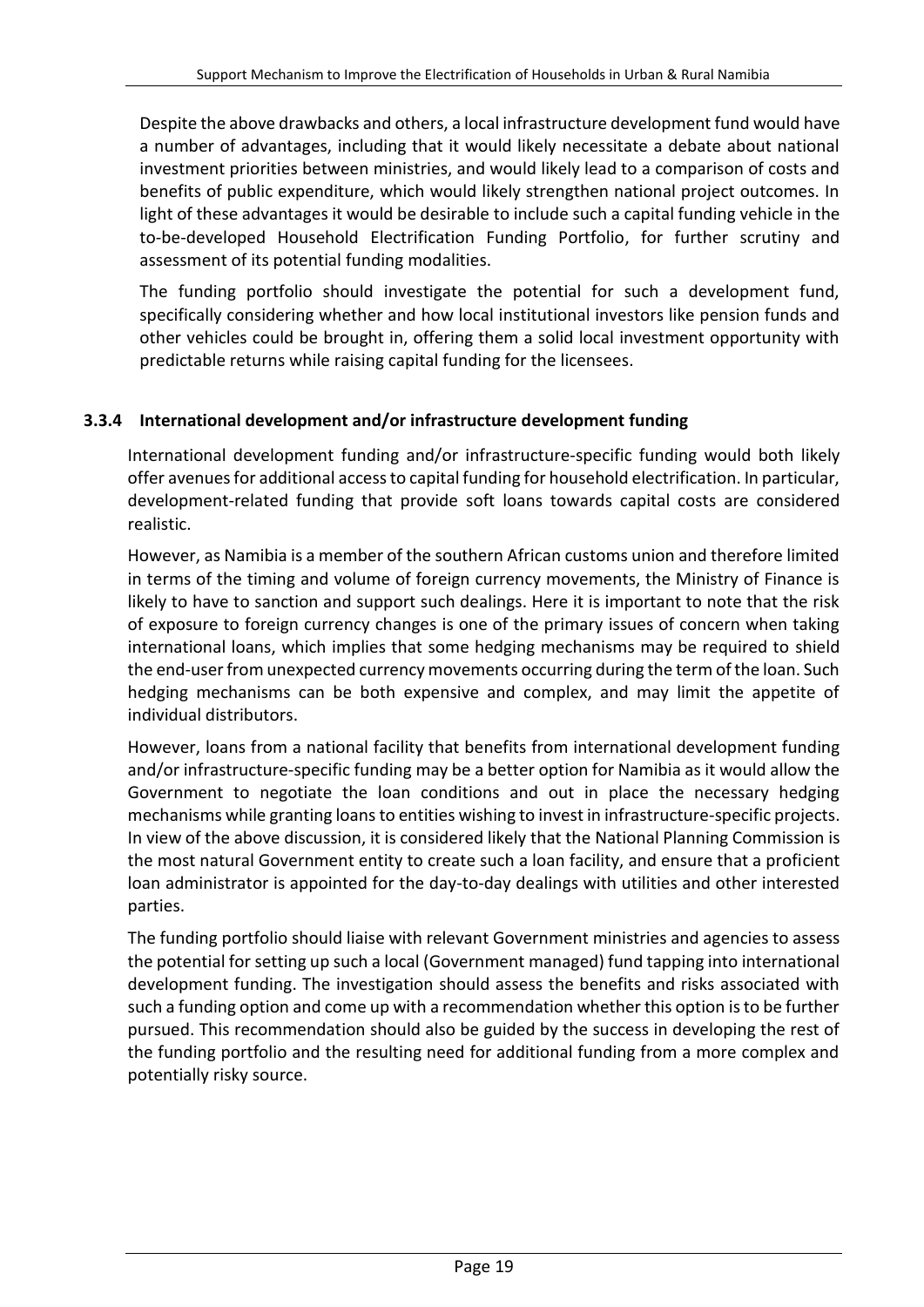### <span id="page-19-0"></span>**3.4 The Proposed Household Electrification Master Plan**

This section provides some high-level pointers to aspects which are considered important when developing the proposed Household Electrification Master Plan.

#### **3.4.1 Purpose**

The purpose of the proposed Household Electrification Master Plan is to

- 1. create a single national integrated **household** electrification plan for Namibia, comprising both rural and peri-urban areas;
- 2. put forward one consolidated approach that guides the systematic electrification of households in Namibia, including the issue of land planning and delivery;
- 3. assess the funding needs for eliminating electrification backlogs and keeping up with household growth and relate these to the available funding as defined by the funding portfolio, thereby enabling the setting of achievable household electrification targets;
- 4. create planning certainty for all affected stakeholders;
- 5. create the maximum leverage to finance the systematic and comprehensive electrification of Namibian households; and
- 6. create an input into transmission and generation master planning activities which will need to be adjusted to cater for the electrification plan.

#### **3.4.2 Scope**

The scope of the proposed Household Electrification Master Plan is to

- 1. take into account and seek to implement the national household electrification policy;
- 2. estimate household electrification needs and capital requirements for peri-urban and rural areas and match these with potential funding sources (as elaborated in the funding portfolio);
- 3. develop a fundable and technically feasible plan to electrify households for a planning period of at least ten years which takes into consideration the REDMP as well as licensee plans and local authority land development plans;
- 4. address the issue of land planning and delivery in the context of peri-urban electrification, to ensure that planned land can be availed as and when required for the proposed electrification plan;
- 5. liaise with NamPower regarding the impacts of the proposed plan on the transmission system and generation sourcing and costs for the country, and integrate the feedback into the plan, if available including in terms of additional investment requirements in transmission and generation;
- 6. assess the macro-economic impact of the proposed plan, including incremental investments required in transmission and generation facilities;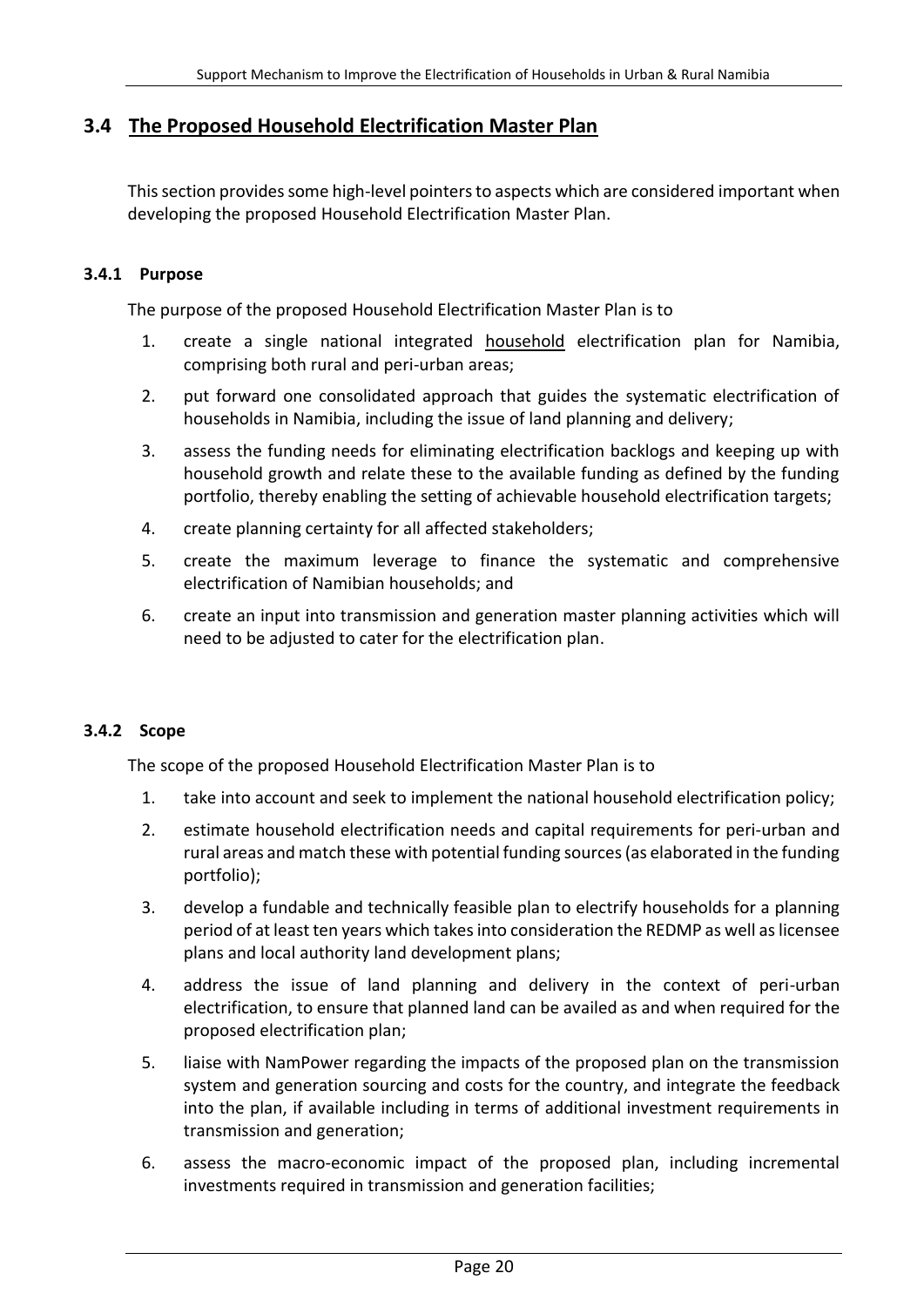- 7. define stakeholder interactions and inputs to ensure that plans take cognisance of local priorities and land development plans and imperatives;
- 8. assess the amounts and conditions of funding, including an assessment/estimation of existing cross-subsidisation needs;
- 9. consider technology options including off-grid options in order to maximise value for money;
- 10. set out electrification targets and plans for each license area and local authority area, including a funding plan, licensee revenue, cost and tariff impact assessment and the requirements of cross-subsidies; and
- 11. assess and define bulk supply substation constraints for attention in transmission master planning, and assess and define expected impacts of the plan on national electrical energy consumption and peak system demand for attention in national integrated resource planning.

#### **3.4.3 Major Topics and Outputs**

Prior to the commissioning of the development of the Household Electrification Master Plan, Terms of Reference that guide the Plan need to be developed. The following topics are to be addressed:

- 1. a high-level description of the inception and planning phase of the Plan's development, which will be required to initiate the Plan and clarify its scope;
- 2. a baseline survey, which is to quantify the actual and specific electrification requirements in select rural and peri-urban areas, including a demand forecast (rural areas to align with and rely on the REDMP in its latest updated version, if appropriate the REDMP may have to be updated in synchronisation to provide up-to-date inputs);
- 3. the development of the Master Plan methodology, including the definition of planning criteria that comprise both rural and urban / peri-urban end-users, the identification of electrification targets, estimation of network extension and strengthening requirements, conceptual designs, development of a phased least-cost network expansion plan, as well as least-cost energy provision options for both rural and periurban areas;
- 4. stakeholder engagement strategy, which defines how and when stakeholders will be consulted to provide inputs to ensure that the Plan is responsive to local priorities and development imperatives;
- 5. electrification needs assessment per main target area, and associated demand forecast;
- 6. separate electrification scenarios for a low, medium and high annual electrification targets, whereby a low electrification target could for example be that all normal growth is catered for but that no existing backlog households are electrified, while a high annual electrification plan could result in the complete electrification of backlog plus grown additional households within a period of years determined by available funding;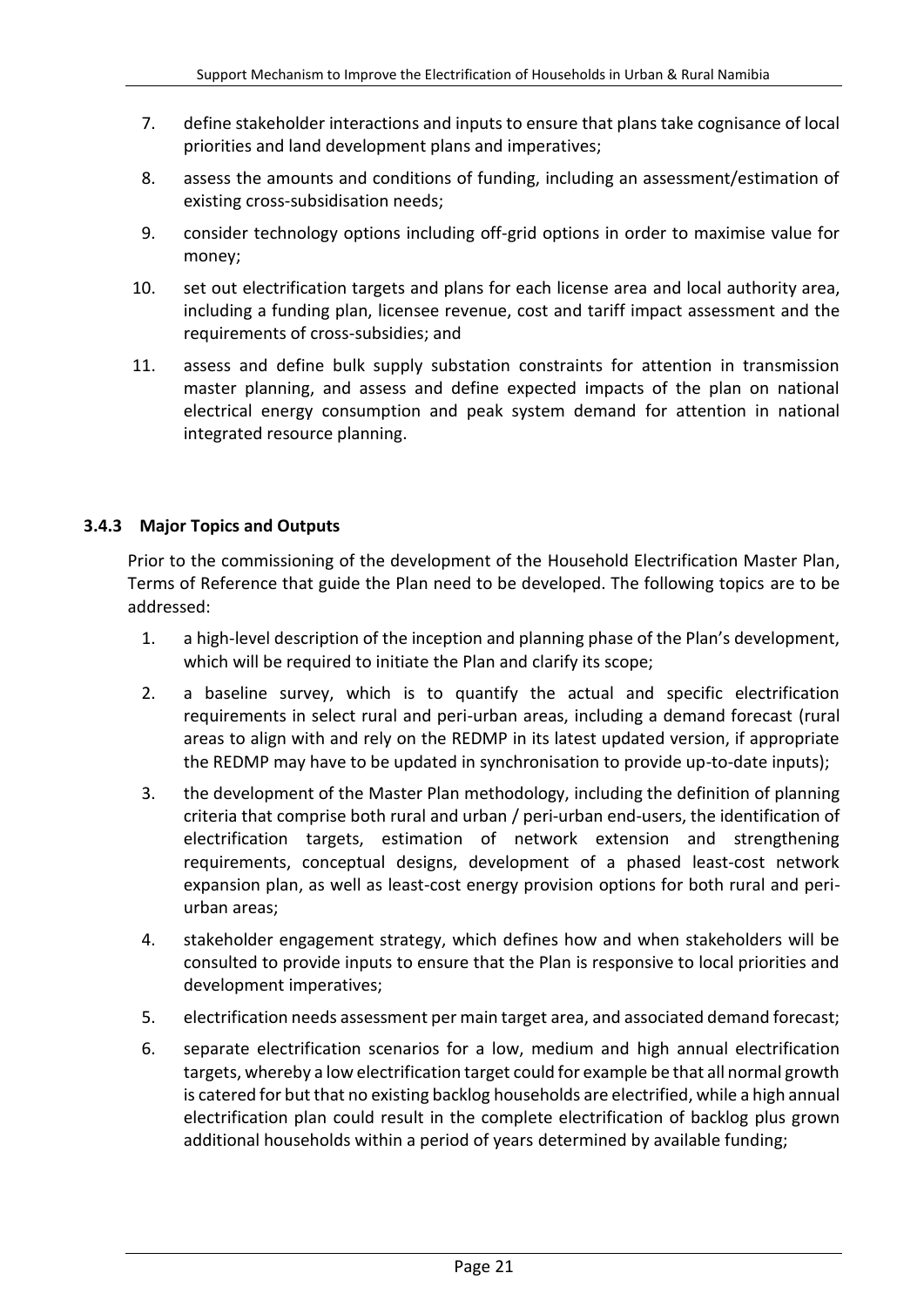- 7. assess land development/delivery constraints and capabilities and recommend means to ensure that land development keeps pace with the planned electrification programme and necessary funding is available;
- 8. assess the capacity of licensees outside REDs to undertake electrification projects, and include mitigating actions as necessary in the Master Plan to ensure that these areas are not left behind;
- 9. capital expenditure plan per electrification scenario, and responsibilities vis-à-vis such expenditure for each scenario;
- 10. operational expenditure plan per electrification scenario, and institutional responsibilities (in case of Government subsidies or similar operational support) per such scenario;
- 11. funding strategy, based on the funding portfolio, to quantify the timing funding requirements as per the three electrification scenarios, and informed by a tariff impact assessment;
- 12. recommended electrification plan, based on the optimum scenario and most realistic capital and operational expenditure plan, with specific electrification targets for each license area per year for ten years;
- 13. impact summary, to illustrate the impact of the electrification plan, both on grid strengthening and supply requirements, as well as on national electrification achievement if the Plan is fully implemented;
- 14. assessment of the legal and regulatory pre- and co-requisites for the Plan's implementation; and
- 15. an annual area-specific implementation plan and associated summary of responsibilities.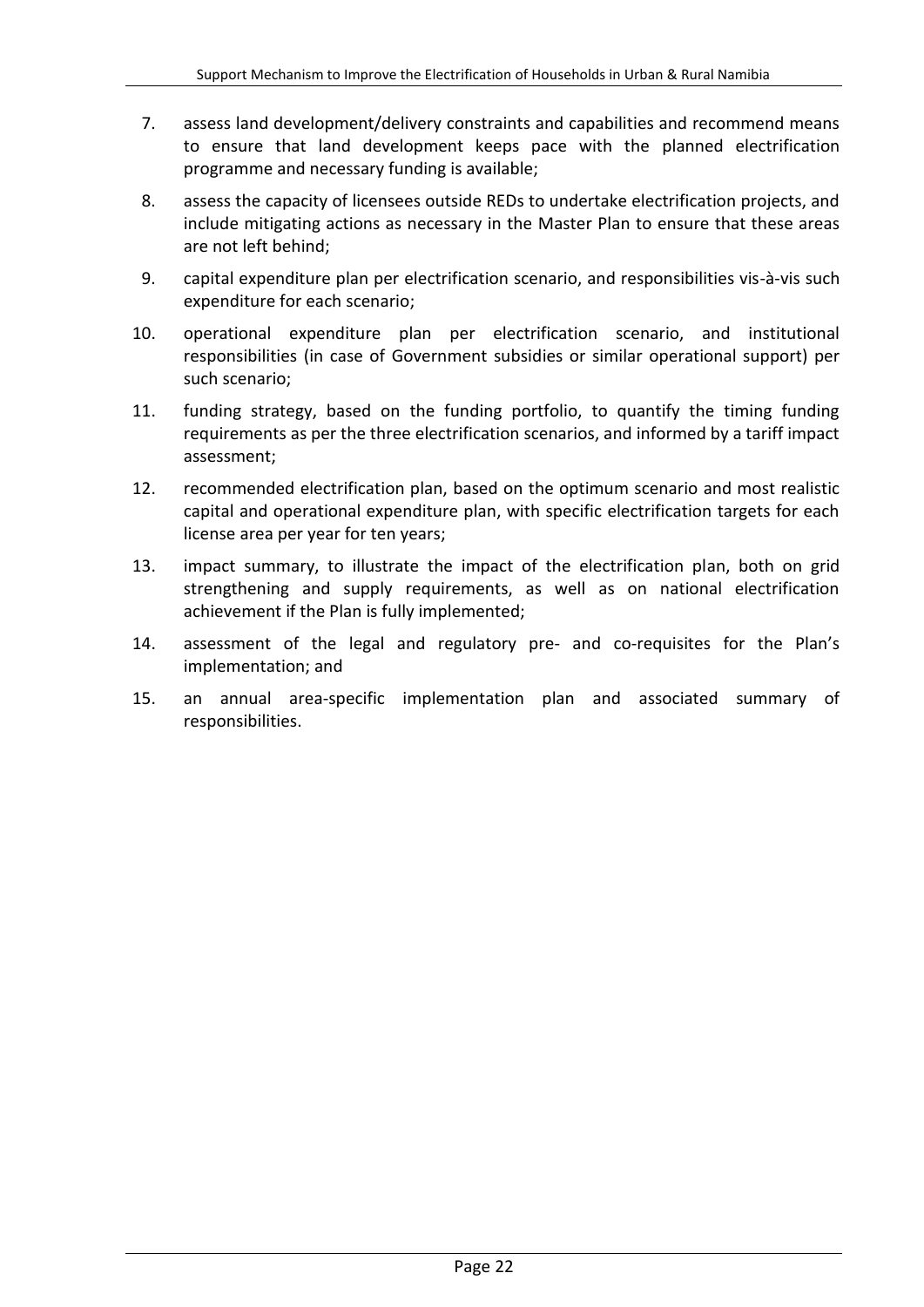## <span id="page-22-0"></span>**4 Implementation Considerations and Implementation Plan**

The household electrification support mechanism is to improve the electrification of peri-urban and rural areas by assisting licensees when electrifying households in their area of responsibility.

Developing the mechanism implies the implementation of three key projects, namely the development of the required policy, funding and planning frameworks within which licensees can maximise household electrification efforts for the national benefit.

The Policy must be developed first, since it needs to guide the Master Plan as well as the funding portfolio, and is to provide a formal environment in which the second and third activities can be undertaken. The funding portfolio can – to some extent – be developed in parallel with the early phases of the Master Plan, however noting that the outcomes of the funding portfolio are a required input to the master planning process.

The key implementation initiatives are expected to take the form of consultancy contracts put out on public tender.

### <span id="page-22-1"></span>**4.1 Household Electrification Implementation and Monitoring Agent**

The proposed household electrification initiative will require an implementing agent. This entity needs to be empowered and resourced to oversee the initial implementation of the three key activities introduced above. Terms of Reference need to be developed for all three projects, and these need to be tendered to appoint suitable consultants to undertake the work. In parallel, budget estimates need to be prepared for the three implementation activities, and funding needs to be secured to undertake them.

The implementing agent should be appointed by the Ministry of Mines and Energy (MME) in its role as policy maker for the electricity industry and custodian of electrification in Namibia. The MME may choose to mandate another entity to undertake all or some of this task on its behalf. In either case, the MME as project custodian, should acquire the required budget allocations for implementing the mechanism development activities.

The monitoring task could well be allocated to the ECB, who already have established mechanisms to collect, validate and use data from licensees. This would avoid the effort and expense to develop new data collection and monitoring mechanisms, and avoid duplicating data submission requirements for licensees. It is also noted that the ECB already has technical inspectors who periodically visit licensees and who could potentially include a review of electrification efforts in the scope of their inspections. This would minimise the cost associated with monitoring implementation of the electrification Master Plan.

## <span id="page-22-2"></span>**4.2 Activities beyond the Key Initiatives**

Beyond the above three major initiatives it will be necessary to:

- 1. Implement all initiatives required to activate the funding portfolio;
- 2. Formally launch the implementation of the Master Plan by all licensees;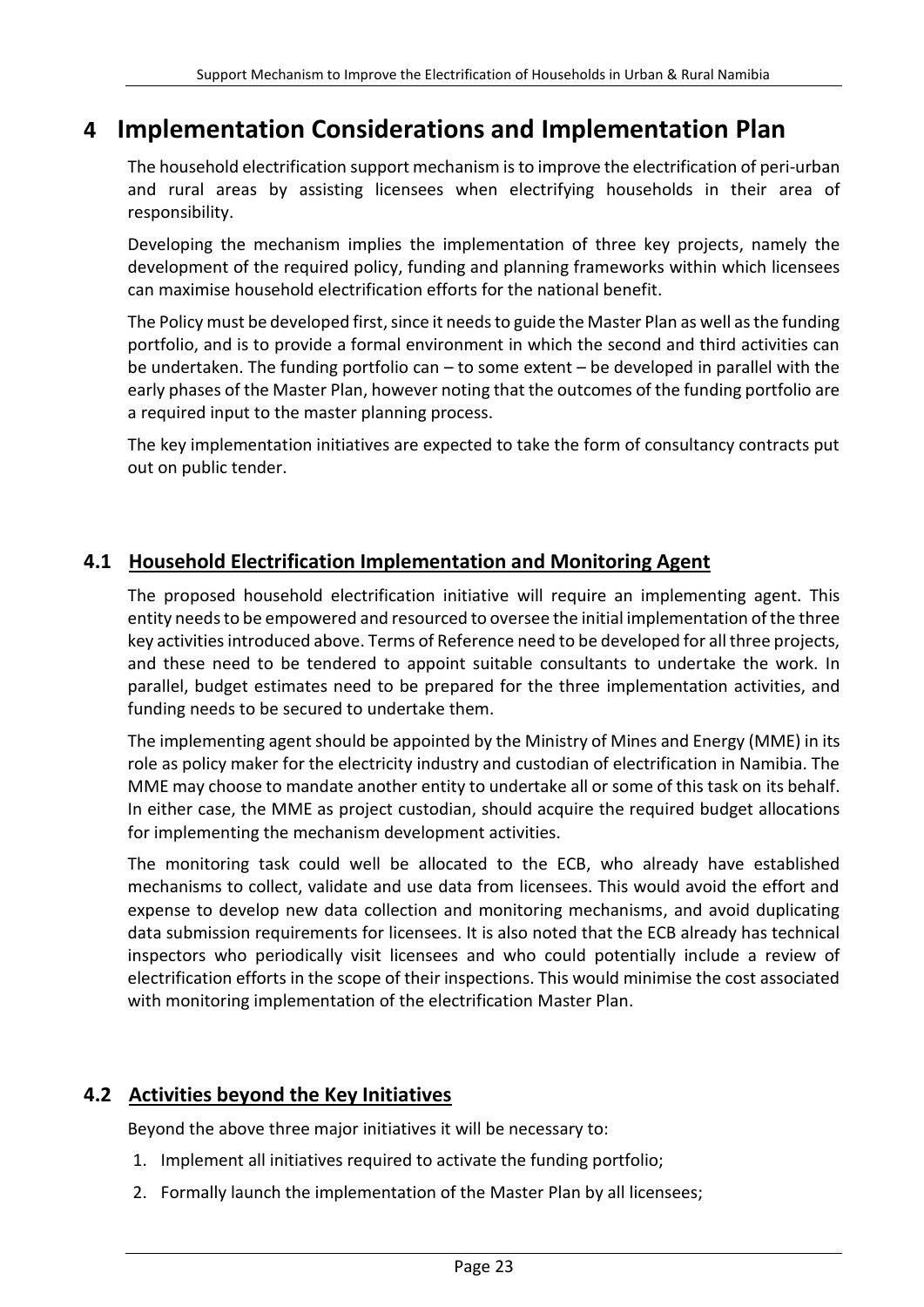- 3. Ensure that licensees implementing electrification keep proper records of connections made and capital amounts spent, including details regarding the sources of funding related to the electrification efforts, and that such data is reported to the monitoring agency for progress updating and statistical purposes;
- 4. Regularly (annually) review progress made on implementing the Master Plan, identifying problem areas and seeking to address these;
- 5. Periodically (at least every five years) review and update the Master Plan, taking into actual achievements and actual developments in terms of population growth.
- 6. These activities should be managed by the implementing agent.

It is also recommended that all licensees are to be required to keep detailed records of all households electrified (connected) in order for proper statistics to be collected. Such efforts could start as from the financial year starting 1 July 2016. Where areas with town planning are electrified, the number of new ervens with access to electricity as result of an electrification project should also be recorded, i.e. per electrification project the number of ervens which were given (theoretical) access and the number of houses actually connected should be recorded.

## <span id="page-23-0"></span>**4.3 Indicative Implementation Timeline**

An indicative timeline for the implementation of the electrification support mechanism is shown in [Figure 2.](#page-23-1)

|                                                          |     |              |          | $\sim$             |               |          |          |         |         | $\frac{1}{2}$ |       |          |          | Nov-18 | ∾<br>$\overline{p}$ | $May-19$ |
|----------------------------------------------------------|-----|--------------|----------|--------------------|---------------|----------|----------|---------|---------|---------------|-------|----------|----------|--------|---------------------|----------|
| <b>Task Description</b>                                  | May | $J$ Un- $16$ | $Jul-16$ | $\frac{1}{\alpha}$ | $\frac{1}{2}$ | $Feb-17$ | $Apr-17$ | $MQY-1$ | $JU-17$ |               | Dec-1 | $JuI-18$ | $Sep-18$ |        |                     |          |
| Approval of support mechanism (Cabinet)                  |     |              |          |                    |               |          |          |         |         |               |       |          |          |        |                     |          |
| Appointment of implementing Agent                        |     |              |          |                    |               |          |          |         |         |               |       |          |          |        |                     |          |
| Develop ToR, budget for 3 key initiatives                |     |              |          |                    |               |          |          |         |         |               |       |          |          |        |                     |          |
| Tender for consultants for Policy development            |     |              |          |                    |               |          |          |         |         |               |       |          |          |        |                     |          |
| Development of Policy                                    |     |              |          |                    |               |          |          |         |         |               |       |          |          |        |                     |          |
| Approval of Policy (Cabinet)                             |     |              |          |                    |               |          |          |         |         |               |       |          |          |        |                     |          |
| Tender for consultants for funding portfolio development |     |              |          |                    |               |          |          |         |         |               |       |          |          |        |                     |          |
| Tender for consultants for Master Plan                   |     |              |          |                    |               |          |          |         |         |               |       |          |          |        |                     |          |
| Development of Funding Portfolio                         |     |              |          |                    |               |          |          |         |         |               |       |          |          |        |                     |          |
| Development of Master Plan                               |     |              |          |                    |               |          |          |         |         |               |       |          |          |        |                     |          |
| Approval of master plan (Cabinet)                        |     |              |          |                    |               |          |          |         |         |               |       |          |          |        |                     |          |
| Activate Funding Portfolio                               |     |              |          |                    |               |          |          |         |         |               |       |          |          |        |                     |          |
| Licensees prepare for implementation                     |     |              |          |                    |               |          |          |         |         |               |       |          |          |        |                     |          |
| Master plan implementation starts                        |     |              |          |                    |               |          |          |         |         |               |       |          |          |        |                     |          |

#### <span id="page-23-1"></span>**Figure 2: Indicative implementation timeline**

The implementation timeline is based on the assumption that the present mechanism is approved by Cabinet in May 2016.

The timeline is based on a target date for the commencement of the implementation of the Master Plan, which is May 2019. This implies a three-year development cycle. The above timeline has some slack at the end which will allow for some time overshoot for the three development projects. Implementation of the Plan should ideally coincide with the financial year start of the licensees.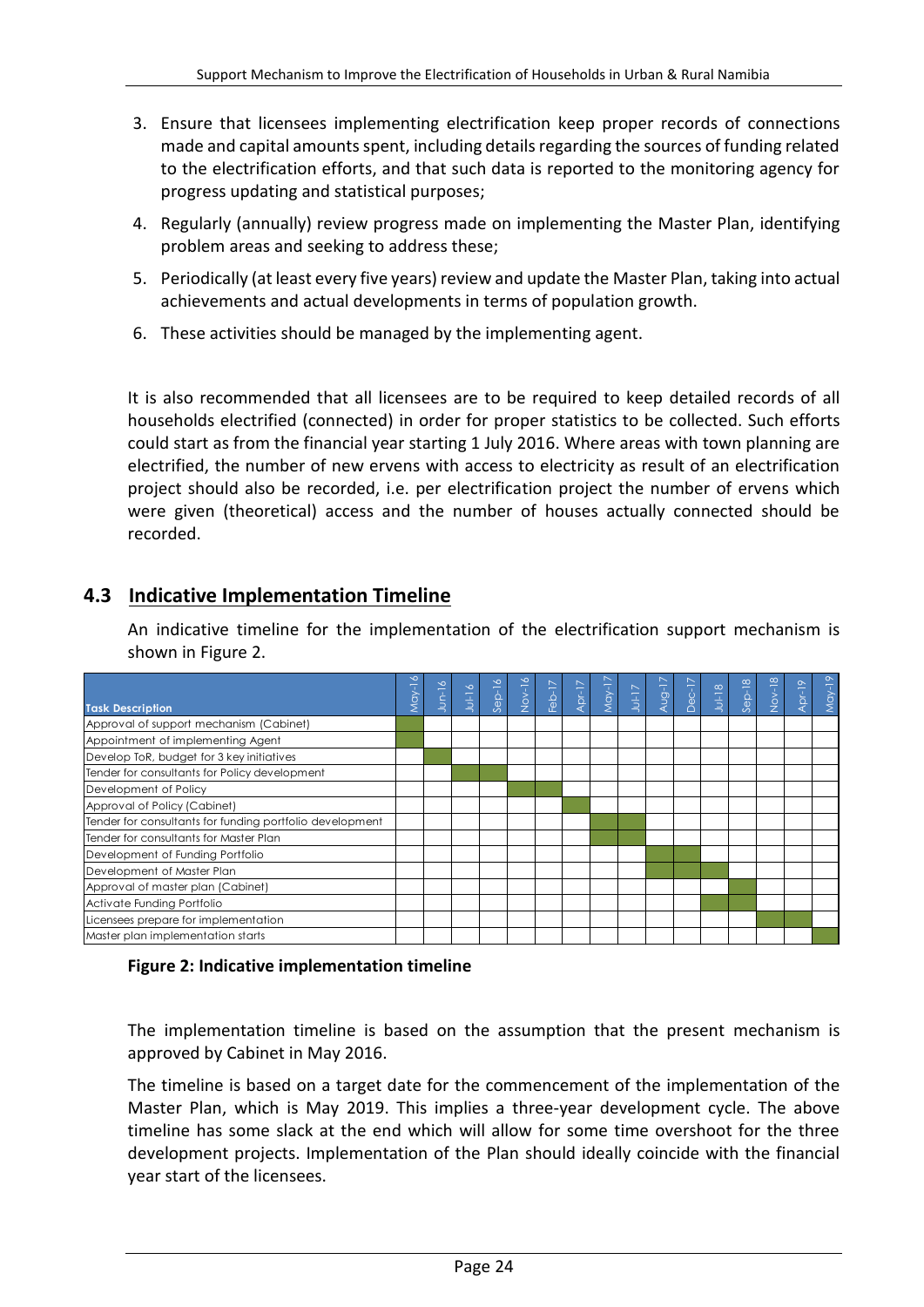For the consultancy tender processes, three months have been allowed. This would be one month from tender advertisement to bid submission, and two months for tender evaluation and its award. This is a tight timeline and will critically depend on the efficiency of processes used by the implementing agent.

It is assumed that the policy development can be undertaken over a period of four months. If delays are experienced, for example in getting agreed dates for stakeholder workshops (of which likely two are needed), then a period of four months may not be sufficient.

A period of five months has been allowed for the development of the funding portfolio, and twelve months for the development of the Master Plan. The timeframe required to develop the Master Plan will likely be tight, and may need to be extended if any delays in stakeholder interaction or data acquisition are experienced.

The proposed timeline makes provision for the preparation of licensees. It is unlikely that this much time will be needed, however, this allowance can also be available for time overruns on the consultancy projects without the necessity of extending the implementation deadline, which has been set at May 2019.

## <span id="page-24-0"></span>**4.4 Indicative Implementation Budget**

An indicative budget estimate for implementing the key initiatives for the proposed support mechanism is shown [Table 1.](#page-24-1)

| <b>Description</b>                      | Amount    | Amount    | Amount    | Total<br>2016/17 NS 2017/18 NS 2018/19 NS Amount NS |
|-----------------------------------------|-----------|-----------|-----------|-----------------------------------------------------|
| Implementing agent general costs        | 500,000   | 250,000   | 250,000   | 1,000,000                                           |
| Policy development consultancy          | 2,000,000 |           |           | 2,000,000                                           |
| Funding portfolio consultancy           |           | 500,000   |           | 500,000                                             |
| Master plan consultancy                 |           | 6,000,000 | 1,500,000 | 7,500,000                                           |
| Funding portfolio activation activities |           |           | 250,000   | 250,000                                             |
| Final activation preparation activities |           |           | 250,000   | 250,000                                             |
| <b>Total definitely required</b>        | 2,500,000 | 6,750,000 | 2,250,000 | 11,500,000                                          |

#### <span id="page-24-1"></span>**Table 1: Indicative implementation budget**

The budget estimate is based on 2015 cost levels, and a very basic assessment of efforts required for the three projects. Actual tendered costs may differ widely from these estimates, depending on the detailed scope of work as well as sourcing of consultants.

The budget for "implementing agent general costs" assumes that the implementing agent is an existing entity such as the MME or ECB, who can largely deploy existing staff. As such, the proposed budget is only intended to cover additional travel, accommodation, workshops and other operational costs such as short-term consultancies where needed. Should additional full time staff members be needed, a substantially higher budget would likely be necessary.

The policy development consultancy is expected to require more resources than the funding portfolio consultancy, because of the extensive stakeholder consultations that are to be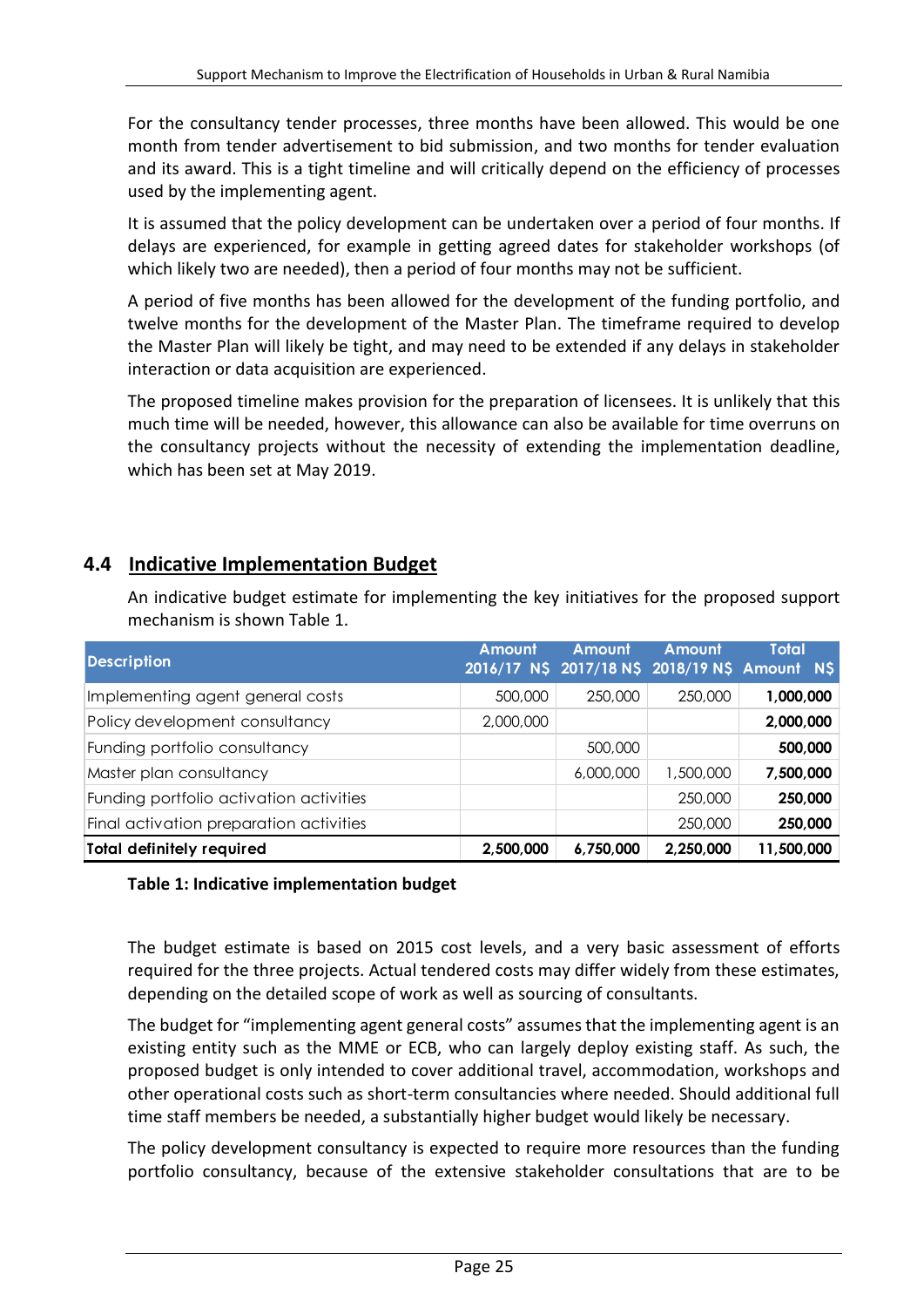undertaken as part of policy development, and such consultations (for example through workshops) are expensive.

The budget for the Master Plan consultancy is informed by the latest update of the REDMP, and taking wider stakeholder interactions into account, which will be required when dealing with local authorities from across the country. The project may also require aerial photography in some areas where recent photographs are not available.

The final two budget items are intended to cover the direct costs of the implementing agent, possibly complemented by short-term consultancies to activate the funding portfolio and to prepare and guide the preparatory activities to implement the Master Plan at all licensees.

Put into context of an electrification programme potentially worth some N\$ 3.4 billion, a planning and establishment cost of some N\$ 11.5 million seems reasonable, considering that this will put the entire programme on a well-planned path which is underpinned by a policy and realistic funding model.

### <span id="page-25-0"></span>**4.5 Impact of Land Planning and Delivery on the Implementation**

Besides funding, land planning and delivery in peri-urban areas is the most pressing issue that hampers electrification efforts. The present study finds that under current practices, land planning in peri-urban areas is a pre-requisite for orderly and efficient electrification to take place since it is required for the proper permanent planning of a network layout. This issue will have to be addressed in both the household electrification policy as well as the Master Plan to ensure that a) there is a clear directive/view from Government on this issue, and b) that the Master Plan is based on realism in this regard and includes mitigating actions and funding to ensure that the electrification programme is not derailed or otherwise unduly affected by this issue.

Land delivery is a national issue, and is not one that is isolated to some select areas, as has become particularly apparent through recent actions in which local authorities were pressurised with mass applications for land. The matter will thus need a co-ordinated national response, so as to ensure that a) it is addressed equitably across the country, and b) that local authorities are assisted in clearing existing backlogs and keeping up with demand. Playing into this issue are Government's views and plans regarding urbanisation in general, since the accelerated delivery of land in urban areas may significantly increase migration, which introduces many other challenges and is not necessarily desirable. The issue will therefore have to be dealt with by way of national planning efforts.

**The implication of this issue on peri-urban electrification is considered most significant**: if the land planning issue is not addressed, the pace of electrification will either have to be dramatically reduced and/or electrification will proceed in a non-optimal manner, which in turn may lead to major future costsfor relocating network infrastructure when land planning is done in areas that have already been electrified.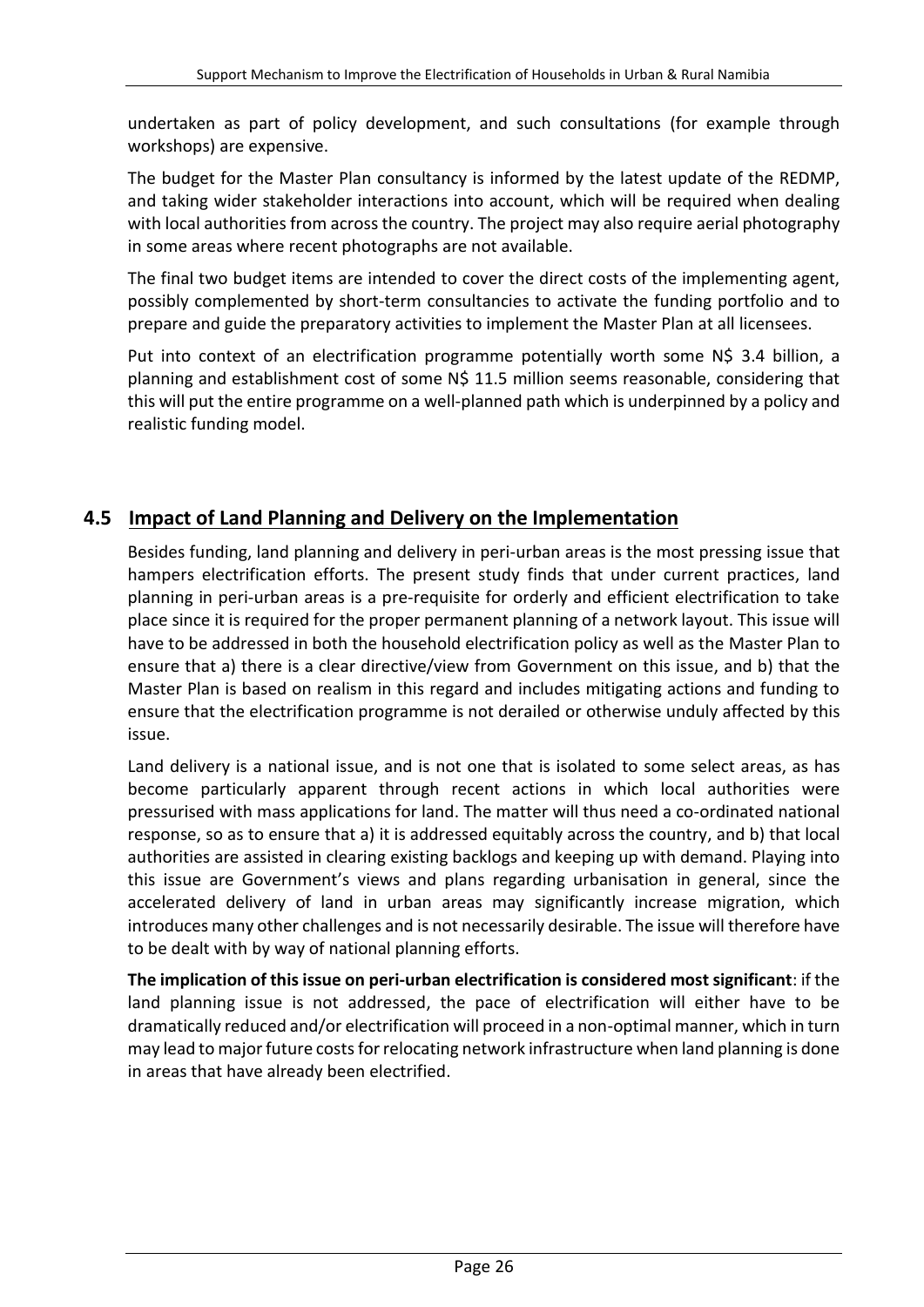### <span id="page-26-0"></span>**4.6 Implementation Capacity in Areas outside the REDs**

Stakeholder consultations undertaken as part of an investigation into the completion of the EDI reform process indicated that licensees in areas outside the REDs have little or no access to inhouse engineering capacity. While the REDs have such capacity, the non-RED areas would have to rely almost entirely on consultants to plan and supervise electrification projects. This would not derail electrification efforts, as is evidenced by numerous local authorities that have successfully electrified some of their informal areas using such an approach.

What is a greater concern is the limited ability of local government entities to access commercial loan funding due to their legal standing, as well as pervasive weaknesses in management controls. Even if the required engineering and planning capacity can be sourced from the private sector, funding for electrification in such entities would be much more constrained than those of the REDs who have successfully accessed commercial funding.

The challenges experienced in non-RED areas will have the following implications on a household electrification programme:

- Government controlled funds accessible through the funding portfolio may need to be prioritised in favour of local and regional government entities outside RED areas, so as to mitigate their lack of access to commercial funding;
- Additional financial controls may need to be put in place to ensure that Governmentsourced funds made available to these areas are properly managed, and exclusively used for their intended purposes. It may be expedient to handle peri-urban electrification in (some of) these areas like rural electrification, where the entire project is managed by the MME and funds are controlled directly by the MME; and
- The proposed household electrification plan may have to include additional financial provisions for engineering services in areas where these are not available in-house. Again, it may be expedient to attach some of these activities to the MME in the same manner as the rural electrification programme which is managed by the MME.